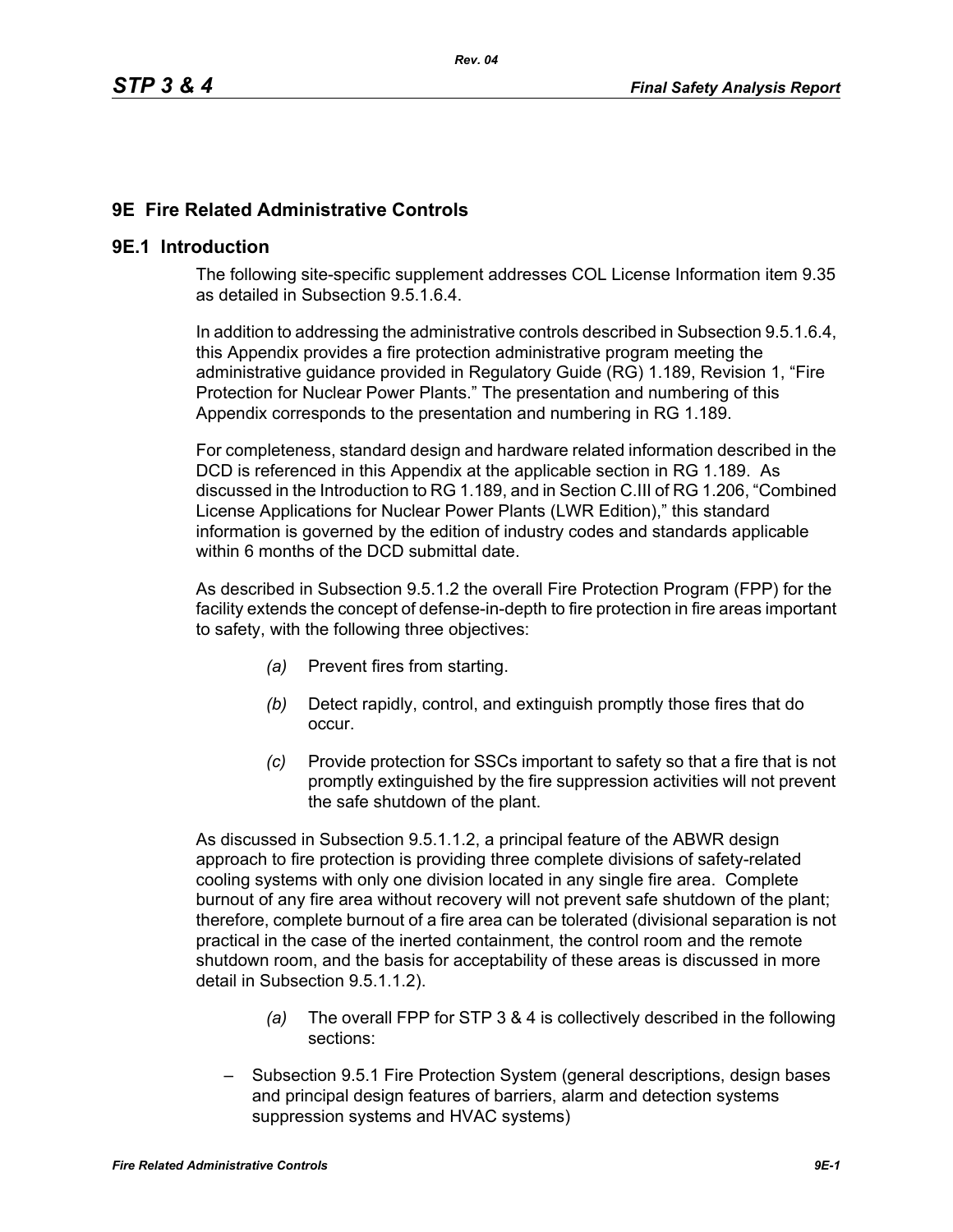- Section 13.0 Conduct of Operations
- Section 9A Fire Hazards Analysis
- Section 9B Summary of Analysis Supporting Fire Protection Design Requirements
- Section 9E Fire Related Administrative Controls
- Section 19M Fire Protection Probabilistic Risk Assessment
- Section 19Q ABWR Shutdown Risk Assessment
- Technical Specification 5.5.1.1.d, Fire Protection Program Implementation

COLA Part 5.1, Section D and Section H discuss fire protection elements related to the Emergency Plan.

- *(b)* STPNOC organizational responsibilities for the FPP are identified in Subsection 9E.1.1 below.
- *(c)* The authorities of personnel implementing the FPP and administrative controls are described in Subsection 9E.1.1 below.
- *(d)* Fire protection, fire detection and suppression capability, and limiting fire damage with barriers and divisional separation are described in Subsection 9.5.1.
- *(e)* The administrative controls and personnel requirements for fire protection and manual fire suppression activities are described in Section 9E.
- *(f)* The automatic and manually operated fire detection and suppression systems are described in Subsection 9.5.1.
- *(g)* The fire barriers and divisional separation provided to limit fire damage to SSCs important to safety, so that the capability to shut down the plant safely is ensured, is described in Subsection 9.5.1.

The FPP administrative controls described in this Appendix address the responsibilities for continuing evaluation of fire hazards associated with construction of STP 3 & 4 to ensure the continued safe operation of STP 1 & 2 and similarly, the safe operation of STP Units 1, 2 and 3 during the completion of STP Unit 4. STPNOC provides additional fire barriers and fire protection capability, as necessary, to protect the operating units from any fire hazards associated with these construction activities.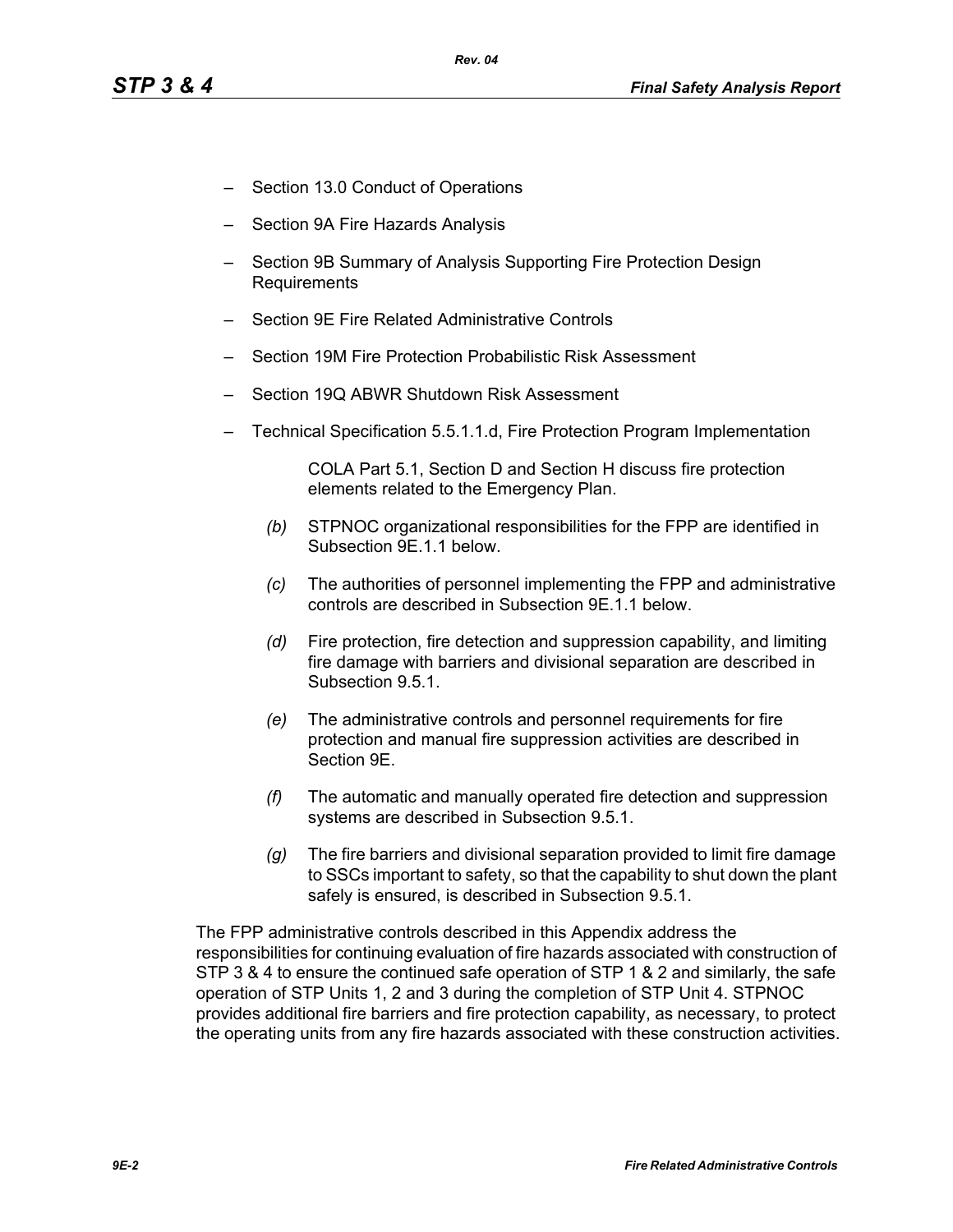### **9E.1.1 Organization, Staffing, and Responsibilities**

*(a)* The President & Chief Executive Officer sets policy and has overall responsibility for the formulation, implementation, and assessment of the effectiveness of the Fire Protection Program.

The Group Vice President has the executive authority and responsibility for the FPP.

- *(b)* The Vice President Engineering and Construction reports to the Group Vice President and has direct responsibility to establish, implement and maintain written procedures for implementing the FPP and for periodically assessing the effectiveness of the FPP including fire drills and training conducted by the fire brigade and plant personnel. The results of these assessments are reported to the Group Vice President with recommendations for improvements or corrective actions as deemed necessary.
- *(c)* The Plant General Manger is responsible for the overall administration of the plant operations and emergency plans that include the fire protection and prevention program and that provide a single point of control and contact for all contingencies.

The Plant General Manager has responsibility for approving or disapproving Fire Protection Program implementing procedures and changes thereto as recommended by the Plant Operations Review Committee (PORC).

The Plant General Manager is responsible for assisting the Plant General Manager STP 1 & 2 in assessing the potential fire related impact to STP 1 & 2 from construction activities on STP 3 & 4.

The Plant General Manager is responsible for the evaluation of the potential fire related impact to STP 3 from construction activities on STP 4 (see additional discussion in Section 1.10S).

- *(d)* The Fire Protection Coordinator reports through the chain of command to the Vice President, Engineering and Construction. Primary responsibility for implementation of the FPP has been delegated to the Fire Protection Coordinator, who is an individual knowledgeable through education, training, and/or experience in fire protection and nuclear safety. Other personnel are available to assist the Fire Protection Coordinator as necessary to accomplish the following:
	- *(i)* Implement periodic inspections to minimize the amount of combustibles in plant areas important to safety; determine the effectiveness of housekeeping practices; ensure the availability and acceptable condition of all fire protection systems/equipment, emergency breathing apparatus, emergency lighting,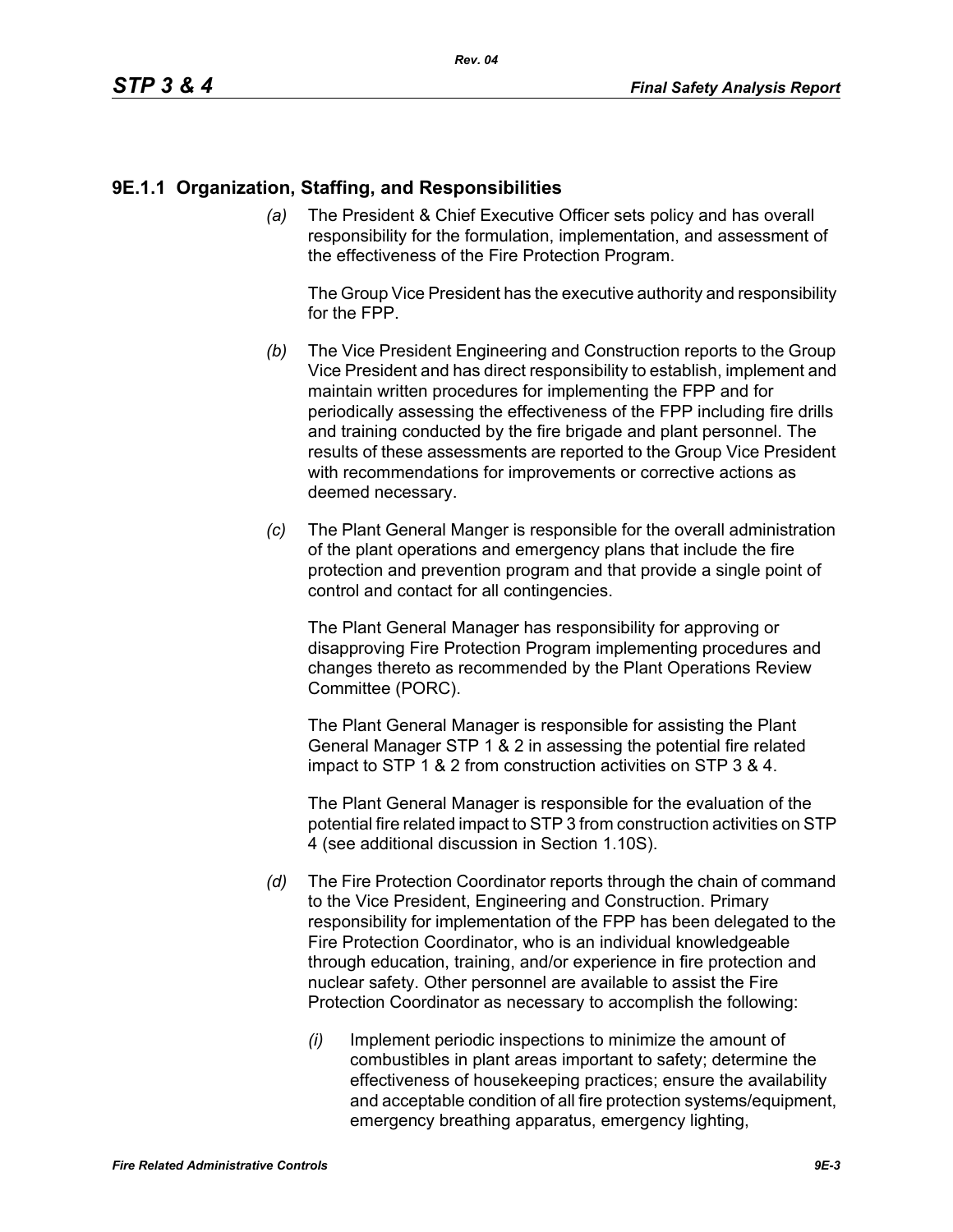communication equipment, fire stops, penetration seals, and fireretardant coatings; and ensure that prompt and effective corrective actions are taken to correct conditions adverse to fire protection and preclude their recurrence

- *(ii)* Provide firefighting training for operating plant personnel and the plant's fire brigade; design and select equipment; periodically inspect and test fire protection systems and equipment in accordance with established procedures; and evaluate test results and determine the acceptability of the systems under test
- *(iii)* Assist in the critique of all fire drills to determine how well the training objectives have been met
- *(iv)* Review proposed work activities with regard to in-plant fire protection, identify potential transient fire hazards, and specify required additional fire protection in the work activity procedure
- *(v)* Implement a program to indoctrinate all plant contractor personnel in appropriate administrative procedures that implement the FPP and the emergency procedures relative to fire protection
- *(vi)* Implement a program to instruct personnel on the proper handling of accidental events such as leaks or spills of flammable materials that are related to fire protection
- *(vii)* Review hot work
- *(e)* The Vice President Oversight and Regulatory Affairs is responsible for:
	- *(i)* Establishing the fire protection quality assurance program in accordance with Regulatory Position 1.7, Quality Assurance, of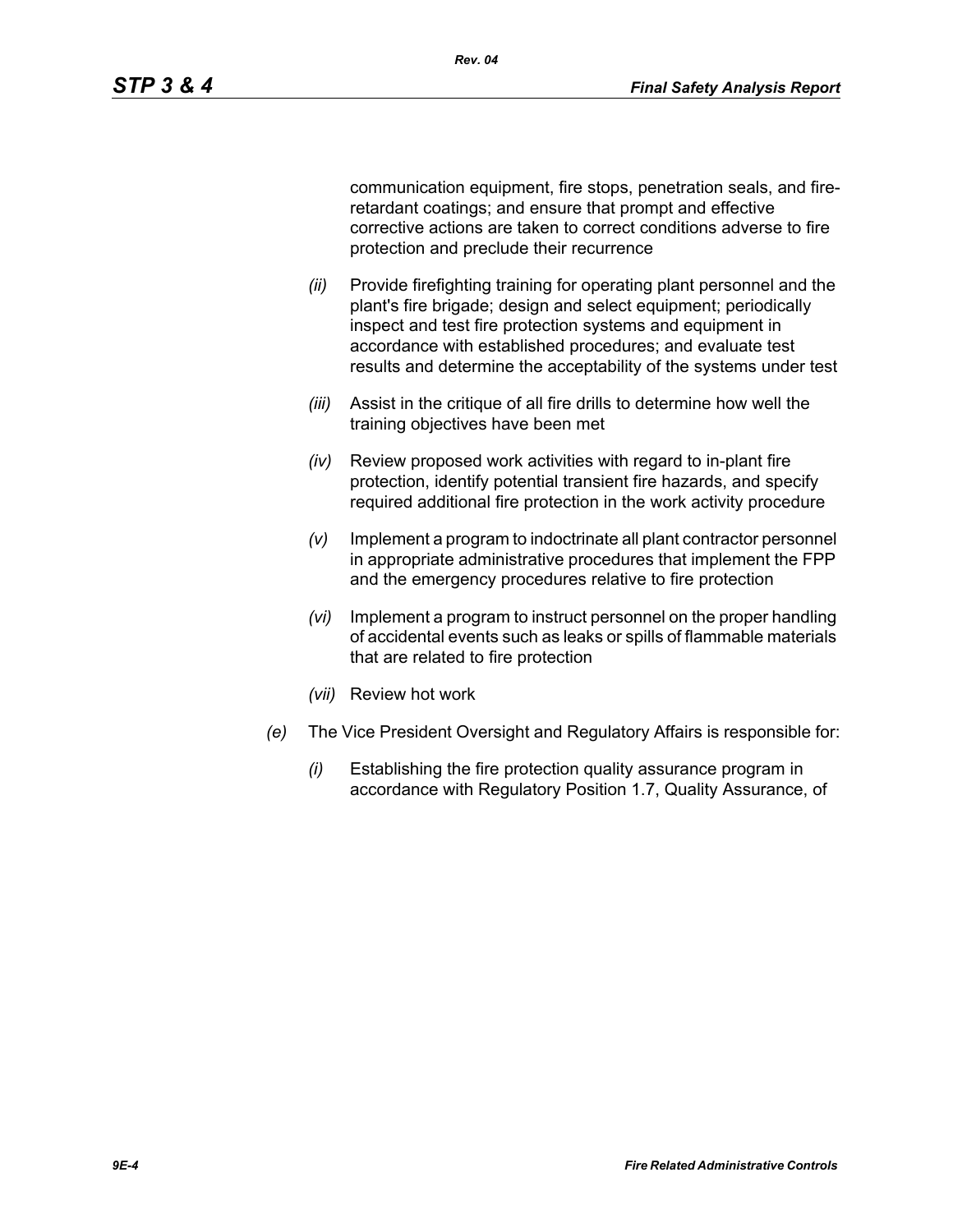RG 1.189 as delineated in the document "STP 3 & 4 Quality Assurance Program Description"

- *(ii)* Ensuring effective implementation of the FPP quality assurance program by planned surveillances and scheduled audits
- *(iii)* Ensuring results of FPP surveillance and audit activities are promptly reported to cognizant management personnel
- *(f)* The plant's fire brigade positions and responsibilities are identified as follows:
	- *(i)* The plant fire brigade positions are responsible for fighting fires. The authority and responsibility of each fire brigade position relative to fire protection are clearly defined.
	- *(ii)* The responsibilities of each fire brigade position correspond with the actions required by the firefighting procedures.
	- *(iii)* Collateral responsibilities of the fire brigade members do not conflict with their responsibilities related to the fire brigade during a fire emergency. A collateral responsibility is a required action or decision that would adversely affect the fire brigade member's ability to perform a required fire fighting function.
	- *(iv)* The minimum number of trained fire brigade members available on site for each operating shift should be consistent with the activities required to combat credible and challenging fires, but is no less than five members. The size of the fire brigade is based upon the functions required to fight fires, with adequate allowance for injuries. Fire brigade staffing accounts for the operational and emergency response demands on shift personnel in the event of a significant fire.

#### **9E.1.2 Fire Hazards Analysis**

This topic is addressed in Section 9A.

#### **9E.1.3 Safe-Shutdown Analysis**

This topic is addressed in Subsections 9.5.1.3.11 and 9.5.1.3.12.

#### **9E.1.4 Fire Test Reports and Fire Data**

This topic is addressed in Subsection 9.5.13.7 (COL License Information Item 9.24).

#### **9E.1.5 Compensatory Measures**

Temporary changes to specific fire protection features necessary to accomplish maintenance or modifications are permissible when accompanied by interim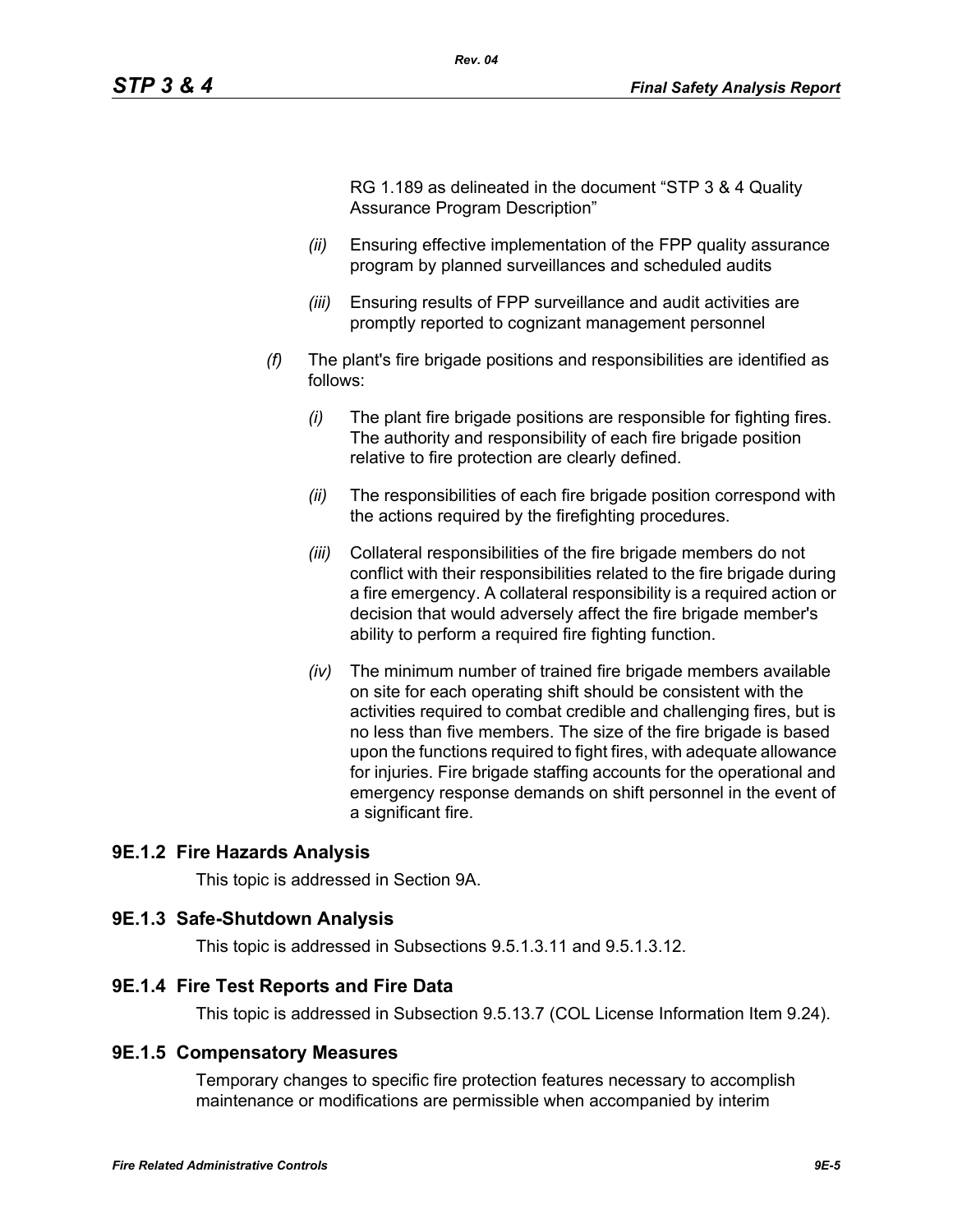compensatory measures, such as fire watches, temporary fire barriers, or backup suppression capability.

Compensatory measures may be implemented as an interim step to restore operability or to otherwise enhance the capability of degraded or nonconforming fire protection related SSCs until the final corrective action is complete. Reliance on a compensatory measure for operability is given important consideration in establishing the time frame for completing the corrective action. Nonconforming conditions or degraded conditions requiring an operator action to demonstrate operability are resolved expeditiously.

The guidance provided in NRC Inspection Manual Part 9900, "Operability Determinations & Functionality Assessments for Resolution of Degraded or Nonconforming Conditions Adverse to Quality or Safety" is utilized when compensatory measures are relied upon.

### **9E.1.6 Fire Protection Training and Qualifications**

The Vice President, Engineering and Construction, maintains available staff for the FPP knowledgeable in both fire protection and nuclear safety.

## **9E.1.6.1 Fire Protection Staff Training and Qualifications**

Fire protection staff qualifications:

- *(a)* The Fire Protection Coordinator, or a person available for consultation, is a graduate of an accredited engineering or fire science curriculum and has a minimum of six years applicable experience, three of which have been in the area of fire protection. Education and/or experience acceptable to the Society of Fire Protection Engineers for full member status may be considered as equivalent qualifications.
- *(b)* Fire brigade training is discussed in Subsection 9E.1.6.4. Brigade member qualification includes satisfactory completion of a physical exam for performance of strenuous physical activity.
- *(c)* Personnel responsible for the maintenance and testing of the fire protection systems are qualified by training and experience for this work.
- *(d)* The Fire Protection Coordinator is responsible for the training of the fire brigade and is qualified by knowledge, suitable training, and experience for the conduct of this training.

## **9E.1.6.2 General Employee Training**

General employees are instructed in their responsibilities to prevent and detect fires. Training includes information on the types of fires and related extinguishing agents,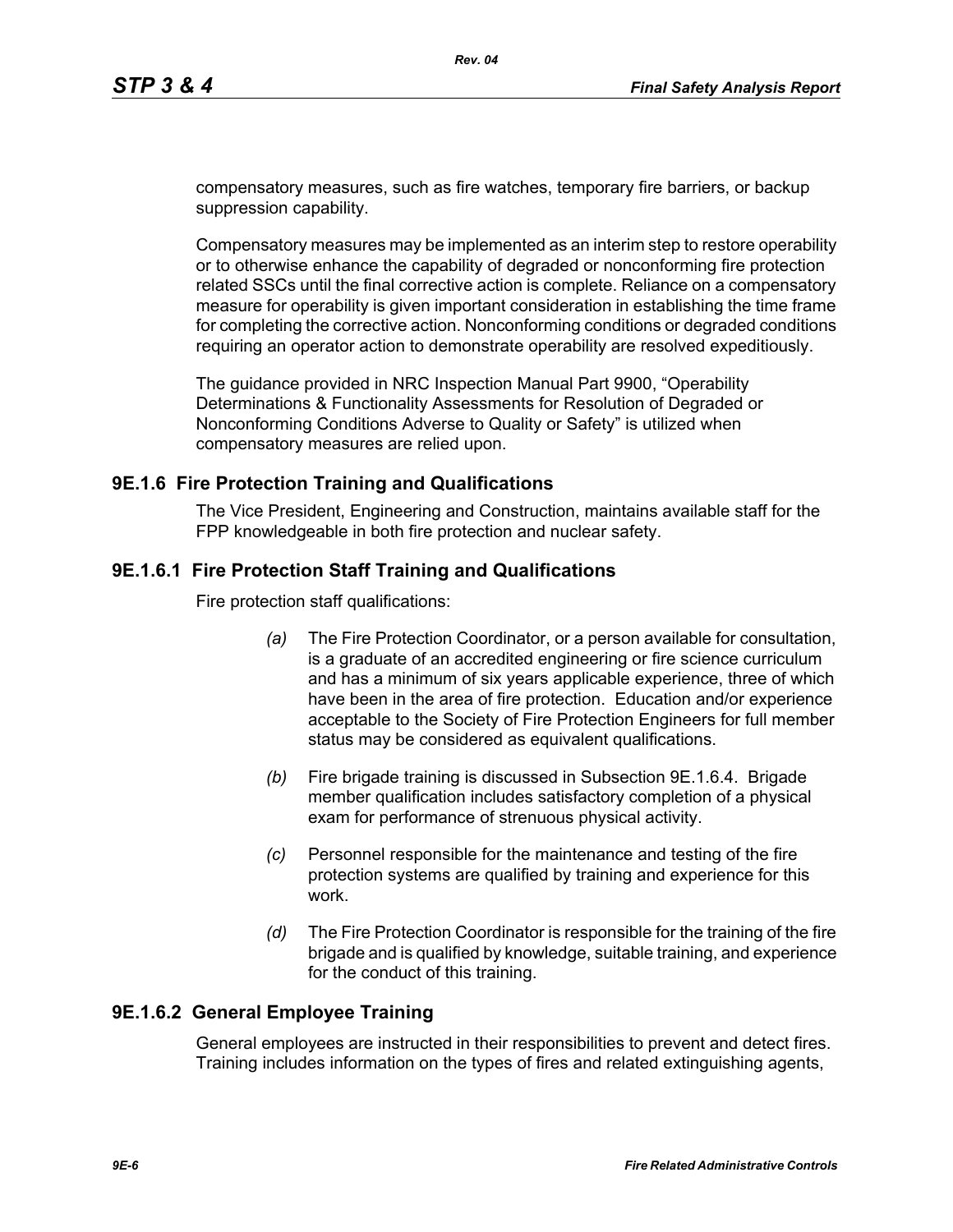specific fire hazards at the site, and actions in the event of a fire suppression system actuation. Specific instruction includes:

- *(a)* Principal responsibility to notify the control room upon discovering a fire, prior to attempting to extinguish the fire
- *(b)* Actions upon actuation of local fire suppression systems or hearing a fire alarm
- *(c)* Administrative controls on the use of combustibles and ignition sources
- *(d)* Actions necessary in the event of a combustible liquid spill or leak or combustible gas release or leaks

### **9E.1.6.3 Fire Watch Training**

Fire watches are used for observation and control of fire hazards associated with hot work and may provide compensatory measures for degraded fire protection systems and features. Specific fire watch training provides instruction on fire watch duties, responsibilities, and required actions for both 1-hour roving and continuous fire watches. Fire watch qualifications include hands-on training on a practice fire with the extinguishing equipment to be used while on fire watch. If fire watches are to be used as compensatory actions, the fire watch training includes recordkeeping requirements if required by 9E.1.5.

#### **9E.1.6.4 Fire Brigade Training and Qualifications**

Fire brigade training establishes and maintains the capability to fight credible and challenging fires. The program consists of initial classroom instruction followed by periodic classroom instruction, firefighting practice, and fire drills (See 9E.3.5.1.4 for drill guidance).

The training recommendations of NFPA 600, "Standard on Industrial Fire Brigades" provide applicable criteria for training the plant fire brigade.

### **9E.1.6.4.1 Qualifications**

The brigade leader and at least two brigade members have sufficient training in or knowledge of plant systems to understand the effects of fire and fire suppressants on safe-shutdown capability. The brigade leader has training or experience necessary to assess the potential safety consequences of a fire and advise control room personnel as evidenced by possession of an operator's license or equivalent knowledge of plant systems. The qualification of fire brigade members includes an annual physical examination to determine their ability to perform strenuous firefighting activities.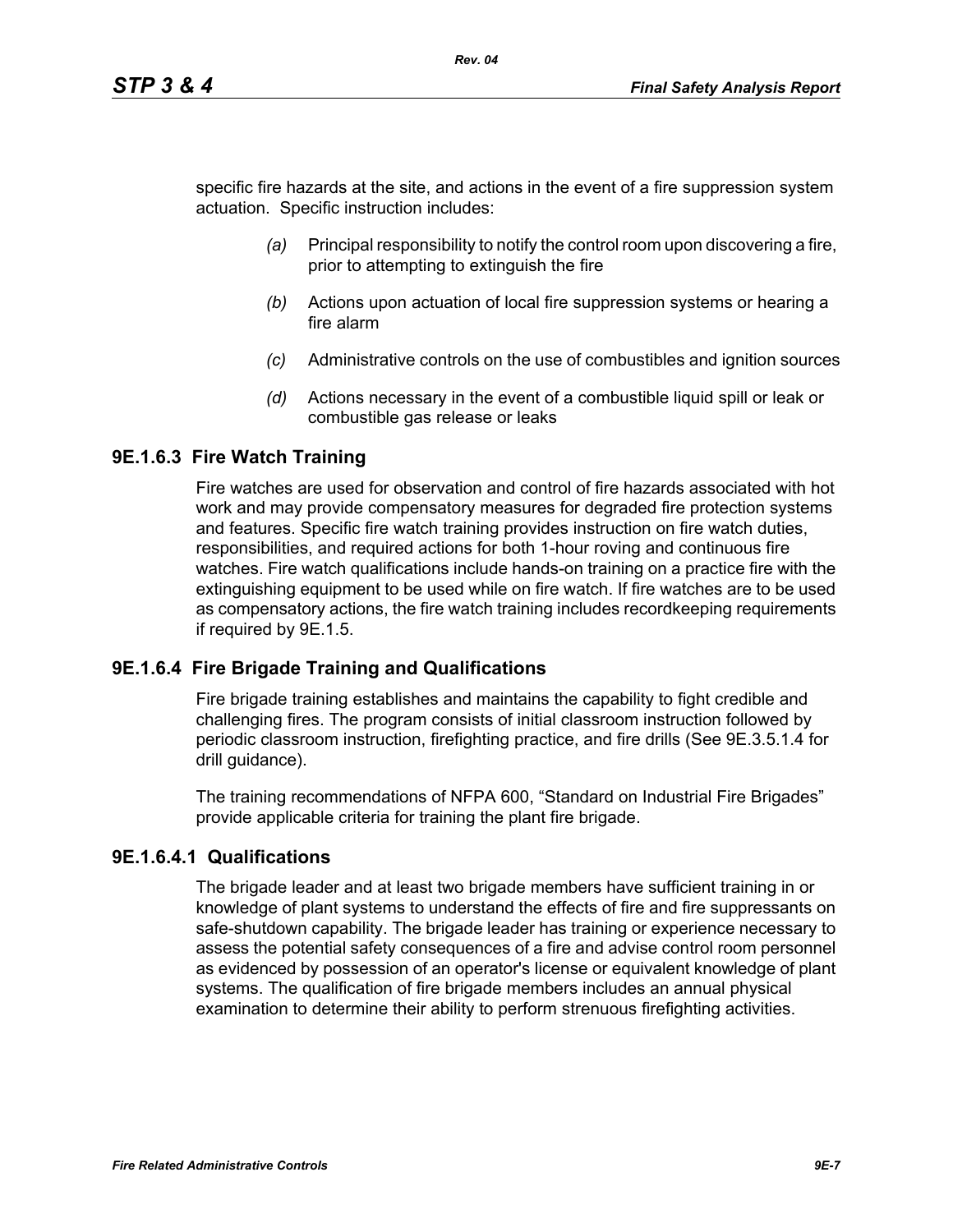### **9E.1.6.4.2 Instruction**

Instruction is provided in the following:

- *(a)* indoctrination of the plant firefighting plan with specific identification of each individual's responsibilities
- *(b)* identification of the type and location of fire hazards and associated types of fires that could occur in the plant
- *(c)* the toxic and corrosive characteristics of expected products of combustion
- *(d)* identification of the location of firefighting equipment for each fire area and familiarization with the layout of the plant, including access and egress routes to each area
- *(e)* the proper use of available firefighting equipment and the correct method of fighting each type of fire, including the following:
	- *(i)* fires involving radioactive materials
	- *(ii)* fires in energized electrical equipment
	- *(iii)* fires in cables and cable trays
	- *(iv)* hydrogen fires
	- *(v)* fires involving flammable and combustible liquids or hazardous process chemicals
	- *(vi)* fires resulting from construction or modifications (welding)
	- *(vii)* record file fires
- *(f)* the proper use of communication, lighting, ventilation, and emergency breathing equipment
- *(g)* the proper method for fighting fires inside buildings and confined spaces
- *(h)* the direction and coordination of the firefighting activities (fire brigade leaders only)
- *(i)* detailed review of firefighting strategies and procedures
- *(j)* review of the latest plant modifications and corresponding changes in firefighting plans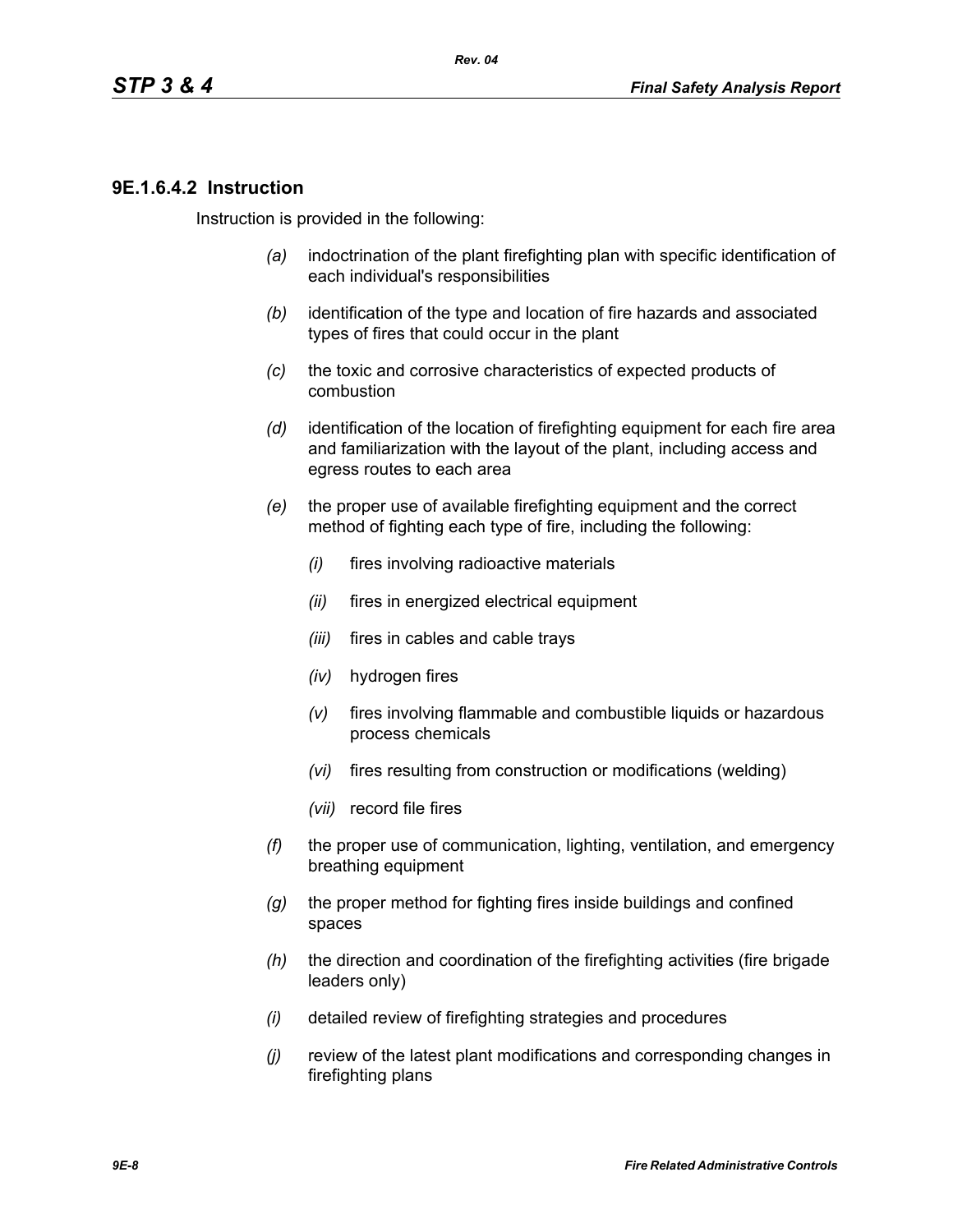## **9E.1.6.4.3 Fire Brigade Practice**

Practice sessions are held for the fire brigade of each shift on the proper method of fighting the various types of fires that could occur in a nuclear power plant. These sessions provide brigade members with experience in actual fire extinguishment and the use of self-contained breathing apparatus under the strenuous conditions encountered in firefighting. Practice sessions are held at least once per year for each fire brigade member.

# **9E.1.6.4.4 Fire Brigade Training Records**

Individual records of training provided to each fire brigade member, including drill critiques, for at least 3 years to ensure that each member receives training in all parts of the training program. Records of fire brigade training are available for NRC inspection.

#### **9E.1.7 Quality Assurance**

The quality assurance program for fire protection adopts Section 1.7, Quality Assurance, of RG 1.189, and is addressed in the "STP 3 & 4 Quality Assurance Program Description."

### **9E.1.8 Fire Protection Program Changes/Code Deviations**

This topic will be addressed in a License Condition to the STP 3 & 4 COL. Changes to the STP 3 & 4 FPP will be evaluated and processed in accordance with 10 CFR 52.98(c).

#### **9E.2 Fire Prevention**

#### **9E.2.1 Control of Combustibles**

Administrative controls and procedures control the handling and use of combustibles, prohibit storage of combustibles in plant areas important to safety, establish designated storage areas with appropriate fire protection, and control use of specific combustibles (e.g., wood) in plant areas important to safety.

### **9E.2.1.1 Transient Fire Hazards**

Bulk storage of combustible materials is prohibited inside or adjacent to buildings or systems important to safety during all modes of plant operation. Procedures govern the handling of and limit transient fire hazards such as combustible and flammable liquids, wood and plastic products, high-efficiency particulate air (HEPA) and charcoal filters, dry ion exchange resins, or other combustible materials in buildings containing systems or equipment important to safety during all phases of operation, particularly during maintenance, modification, or refueling operations.

Transient fire hazards that cannot be eliminated are controlled and suitable protection is provided. Specific controls and protective measures include the following:

> *(a)* Unused ion exchange resins are not stored in areas that contain or expose equipment important to safety.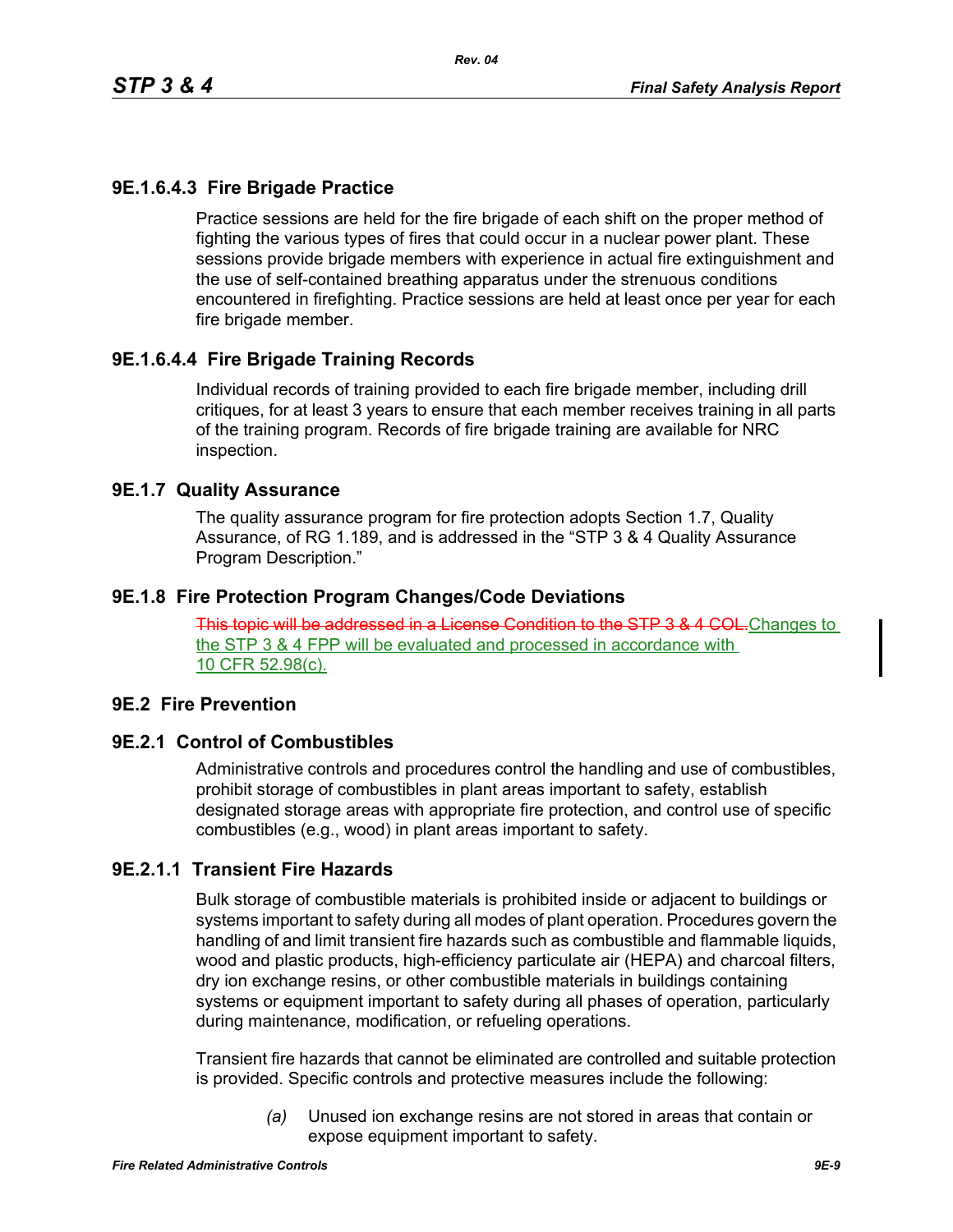- *(b)* Hazardous chemicals are not stored in areas that contain or expose equipment important to safety.
- *(c)* Use of wood inside buildings containing systems or equipment important to safety is permitted only when suitable noncombustible substitutes are not available. All wood smaller than 152 mm x 152 mm (6 in x 6 in) used in plant areas important to safety during maintenance, modification, or refueling operation (such as lay-down blocks or scaffolding) should be treated with a flame-retardant. See NFPA 703, "Standard for Fire-Retardant Treated Wood and Fire-Retardant Coatings for Building Materials." Wood is allowed into plant areas important to safety only when needed for immediate use.
- *(d)* The use of plastic materials is minimized. Halogenated plastics such as polyvinyl chloride and neoprene are used only when substitute noncombustible materials are not available.
- *(e)* Use of combustible material such as HEPA and charcoal filters, dry ion exchange resins, or other combustible supplies in areas important to safety are controlled. Such materials are allowed into areas important to safety only when they needed for immediate use.
- *(f)* Equipment or supplies (such as new fuel) shipped in untreated combustible packing containers may be unpacked in areas containing equipment or systems important to safety if required for valid operating reasons. However, combustible materials are removed from the area immediately following unpacking. Such transient combustible material, unless stored in approved containers, is not left unattended. Loose combustible packing material, such as wood or paper excelsior or polyethylene sheeting, is placed in metal containers with tight-fitting, self-closing metal covers or other approved containers.
- *(g)* Materials that collect and contain radioactivity, such as spent ion exchange resins, charcoal filters, and HEPA filters, are stored in closed metal tanks or containers that are located in areas free from ignition sources or combustibles. These materials are protected from exposure to fires in adjacent areas as well. Consideration is given to requirements for removal of decay heat from entrained radioactive materials.
- *(h)* Temporary power cables used during maintenance outages are treated as transient combustibles and potential ignition sources. Procedures address fire protection for temporary electrical power supply and distribution.

## **9E.2.1.2 Modifications**

Fire prevention elements of the FPP are maintained when plant modifications are made. Modification procedures contain provisions that evaluate the impacts of modifications on the fire prevention design features and programs. Personnel in the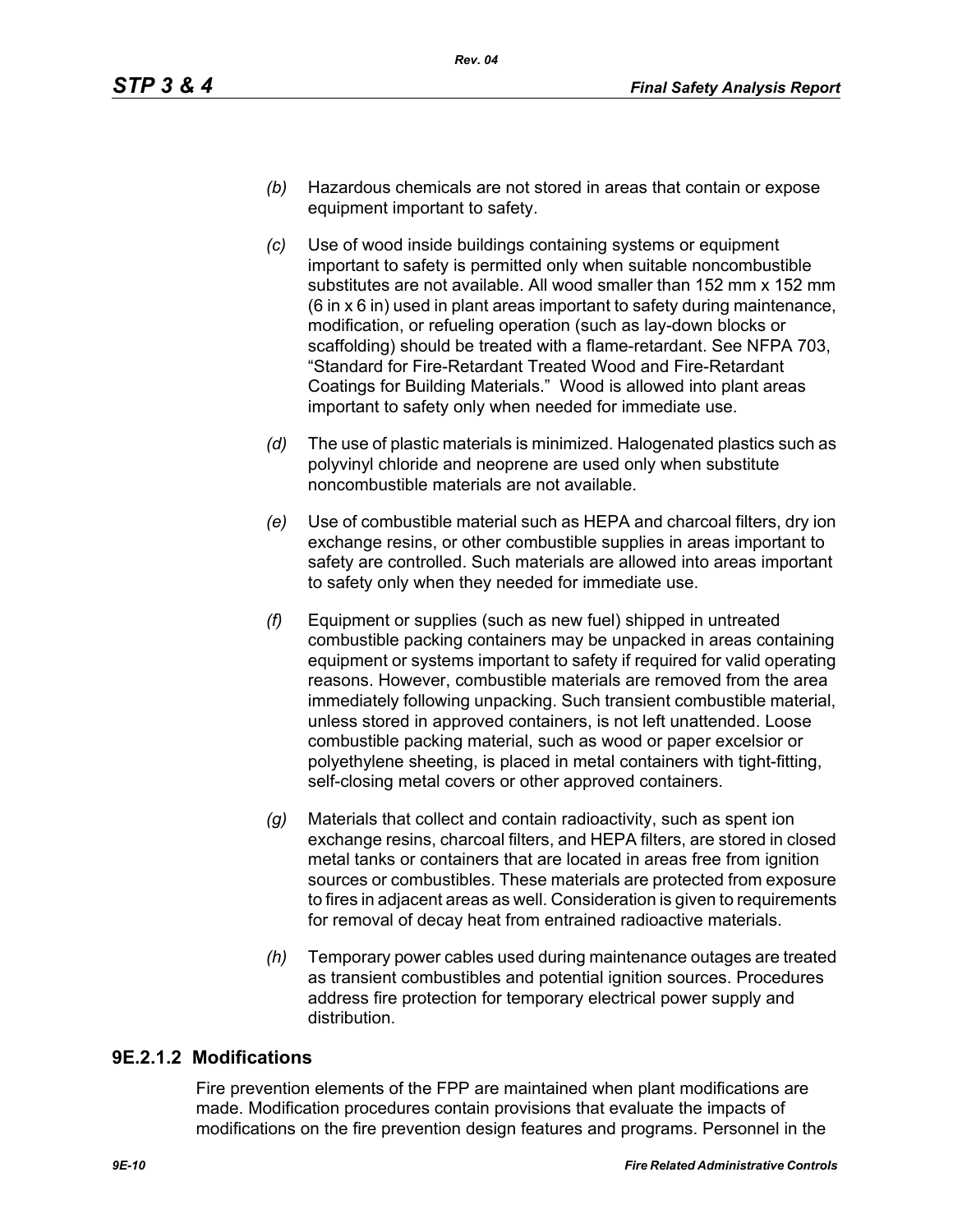fire protection organization review modifications of SSCs to ensure that fixed fire loadings are not increased beyond those accounted for in the fire hazards analysis, or if increased, suitable protection is provided and the fire hazards analysis is revised accordingly.

### **9E.2.1.3 Flammable and Combustible Liquids and Gases**

The handling, use, and storage of flammable and combustible liquids comply with the provisions of NFPA 30, "Flammable and Combustible Liquids Code."

Miscellaneous storage and piping for flammable or combustible liquids or gases is controlled to avoid a potential fire exposure hazard to systems important to safety.

Combustible materials are isolated or separated from systems important to safety. When this is not possible because of the nature of the safety system or the combustible material, special protection is provided to prevent a fire from defeating the safety system function. Examples of such combustible materials that may not be separable from the remainder of its system are EDG fuel oil day tanks, turbine-generator oil and hydraulic control fluid systems.

RCP lube oil systems are not applicable to the ABWR.

Diesel fuel oil tanks, turbine-generator lube oil and hydraulic systems are discussed in Subsection 9.5.1.

Bulk gas storage meets the guidelines of Subsection 9E.7.5.

#### **9E.2.1.4 External/Exposure Fire Hazards**

An evaluation of external fire hazards including the potential for wildfires is addressed in Subsection 2.2S.3.1.4. Additional relevant discussion is provided in Subsection 9.5.1 for diesel fuel oil storage and COL license information provided in Subsections 9.5.13.9, Applicant Fire Protection Program, and 9.5.13.15, Identification of Chemicals.

#### **9E.2.2 Control of Ignition Sources**

Design, installation, modification, maintenance, and operational procedures and practices are used to control potential ignition sources such as electrical equipment (permanent and temporary), hot work activities (e.g., open flame, welding, cutting, and grinding), high-temperature equipment and surfaces, heating equipment (permanent and temporary installation), reactive chemicals, static electricity, and smoking.

### **9E.2.2.1 Open Flame, Welding, Cutting, and Grinding (Hot Work)**

Work involving ignition sources such as welding and flame cutting is done under controlled conditions. Persons performing and directly assisting in such work are trained and equipped to prevent and combat fires, or if this is not possible, a person qualified in fire protection directly monitors the work and functions as a fire watch.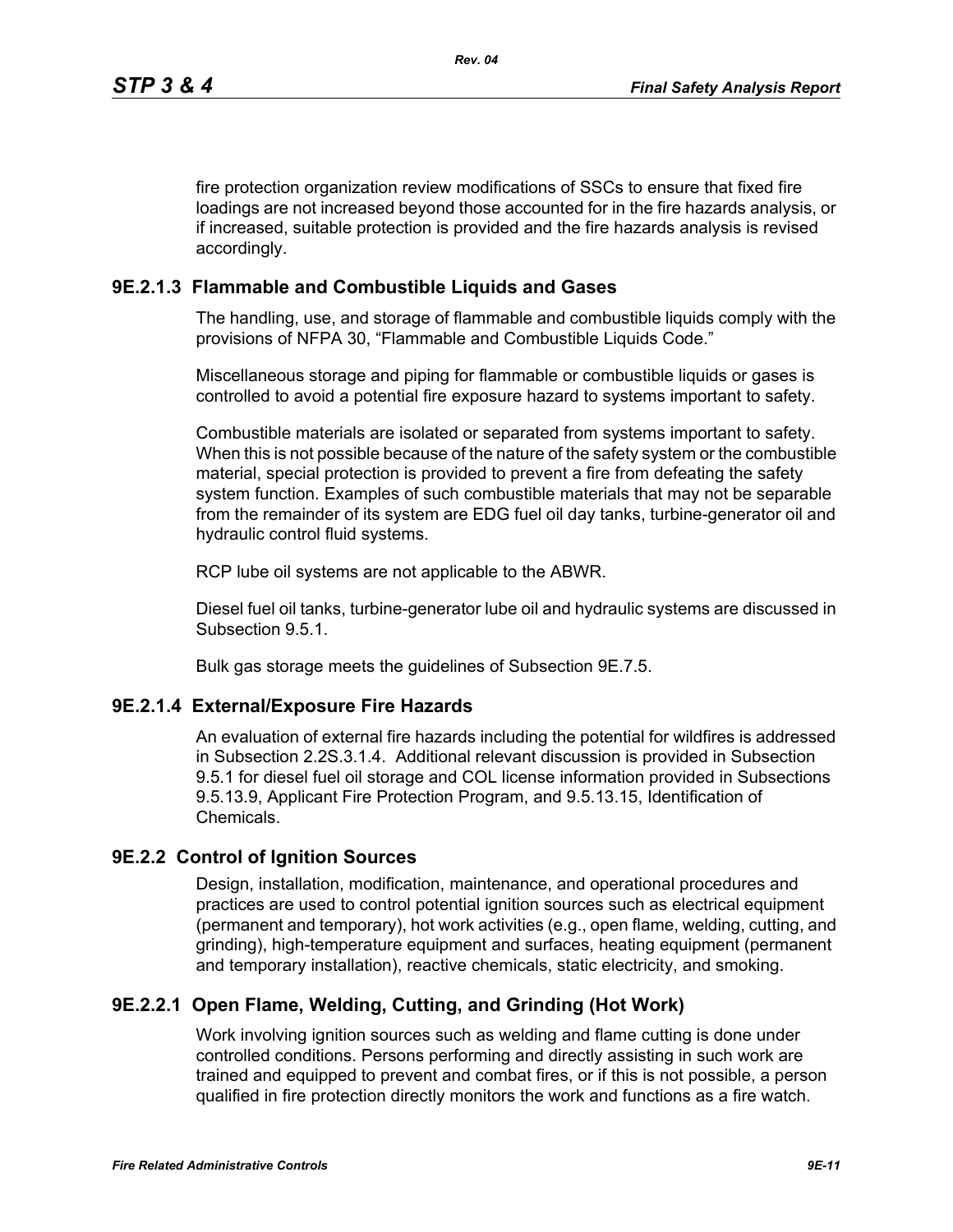*Rev. 04*

The use of ignition sources is governed by a hot work permit system to control open flame, welding, cutting, brazing, or soldering operations. A separate permit is normally issued for each area where work is to be done. If work continues over more than one shift, the permit should be valid for not more than 24 hours when the plant is operating or for the duration of a particular job during plant shutdown. NFPA 51B, "Standard for Fire Prevention During Welding, Cutting and Other Hot Work," includes guidance for safeguarding the hazards associated with welding and cutting operations.

# **9E.2.2.2 Temporary Electrical Installations**

Plant administrative controls provide for engineering review of temporary electrical installations. These reviews ensure that appropriate precautions, limitations, and maintenance practices are established for the term of such installations. NFPA 70, "National Electrical Code" is used for guidance on temporary electrical installations.

# **9E.2.2.3 Other Sources**

Open flames or combustion-generated smoke are not permitted for leak testing and similar procedures such as airflow determinations. Procedures and practices provide for control of temporary heating devices. Use of space heaters and maintenance equipment (e.g., tar kettles for roofing operations) in plant areas are controlled and reviewed by the STP 3 & 4 fire protection staff. Engineering procedures and practices provide assurance that temporary heating devices are properly installed according to the UL listing, including required separations from combustible materials and surfaces. Temporary heating devices are placed to avoid overturning and installed in accordance with their listing, including clearance to combustible material, equipment, or construction. Asphalt and tar kettles are located in a safe place or on a fire-resistive roof at a point where they avoid ignition of combustible material below. Continuous supervision is maintained while kettles are in operation and metal kettle covers and fire extinguishers are provided.

## **9E.2.3 Housekeeping**

Administrative controls are established to reduce fire hazards in areas containing SSCs important to safety. These controls govern removal of waste, debris, scrap, oil spills, and other combustibles after completion of a work activity or at the end of the shift. Administrative controls also include procedures for performing and maintaining periodic housekeeping inspections to ensure continued compliance with fire protection controls. Housekeeping practices ensure that drainage systems especially drain hub grills, in areas containing fixed water-based suppression systems remain free of debris to minimize flooding if the systems discharge. RG 1.39, "Housekeeping Requirements for Water-Cooled Nuclear Power Plants," provides guidance on housekeeping, including the disposal of combustible materials.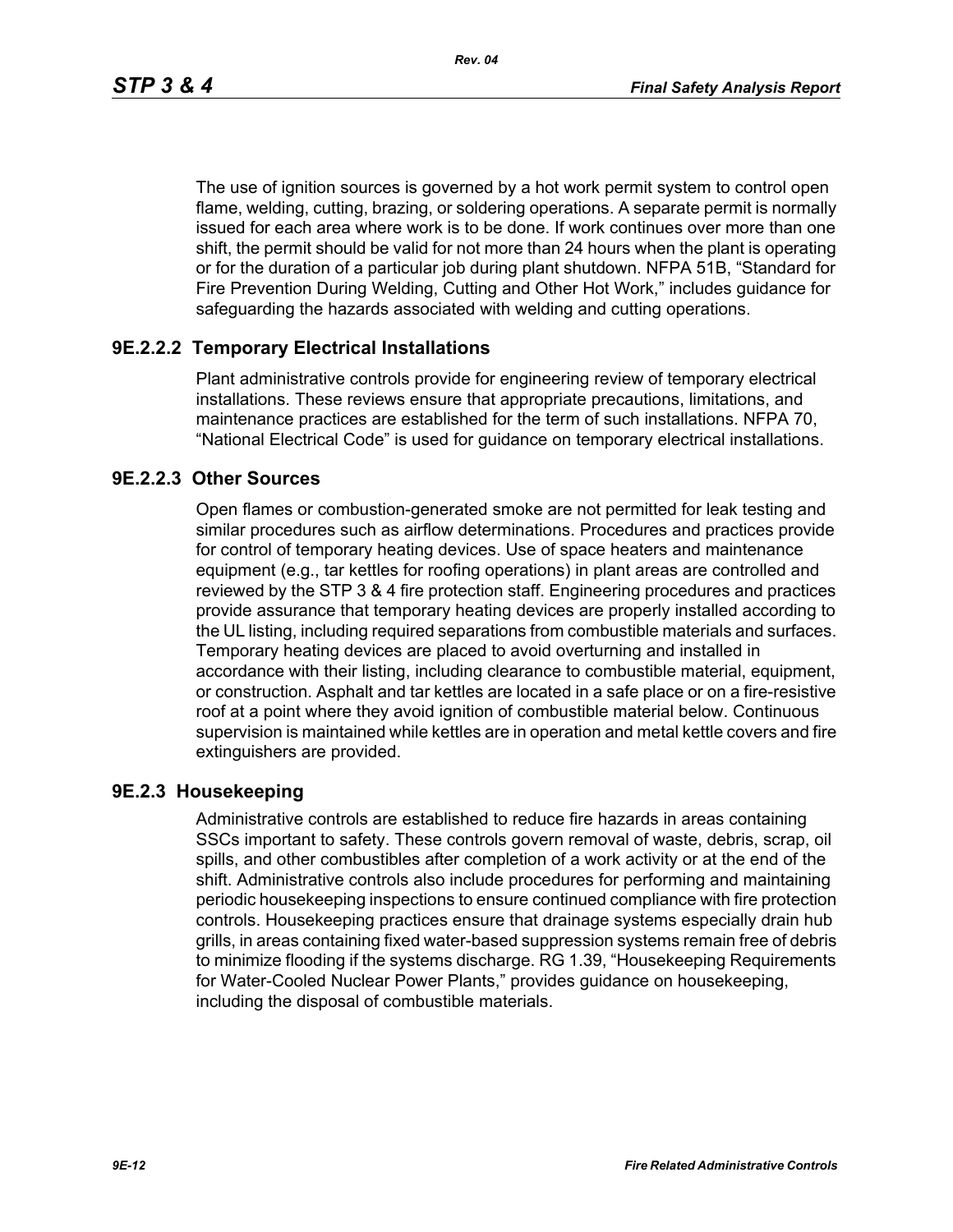### **9E.2.4 Fire Protection System Maintenance and Impairments**

Fire protection administrative controls are established to address the following:

- *(a)* Fire protection features are maintained and tested by qualified personnel. (See Subsection 9E.1.6.1).
- *(b)* Impairments to fire barriers, fire detection, and fire suppression systems are controlled by a permit system. Compensatory measures (see Subsection 9E.1.5) are established in areas where systems are so disarmed.
- *(c)* Test plans that list the individuals and their responsibilities in connection with routine tests and inspections of the fire protection systems are developed. The test plans contain the types, frequency, and detailed procedures for testing. Frequency of testing is based on the code of record for the applicable fire protection system. Procedures also contain instructions on maintaining fire protection during those periods when the fire protection system is impaired or during periods of plant maintenance (e.g., fire watches).
- *(d)* Fire barriers, including dampers, doors, and penetration seals, are routinely inspected. Penetration seals are inspected on a frequency and relative sample basis that provides assurance that the seals are functional. Sample size and inspection frequency are determined by the total number of penetrations and observed failure rates. Inspection frequency ensures that all seals will be inspected every 10 years. Inspections conform to NFPA 25, "Standard for the Inspection, Testing, and Maintenance of Water-Based Fire Protection Systems."

## **9E.3 Fire Detection and Suppression**

#### **9E.3.1 Fire Detection**

This topic is discussed in Subsection 9.5.1.

#### **9E.3.2 Fire Protection Water Supply Systems**

This topic is discussed in Subsection 9.5.1

#### **9E.3.3 Automatic Suppression Systems**

This topic is discussed in Subsection 9.5.1

#### **9E.3.4 Manual Suppression Systems and Equipment**

This topic is discussed in Subsection 9.5.1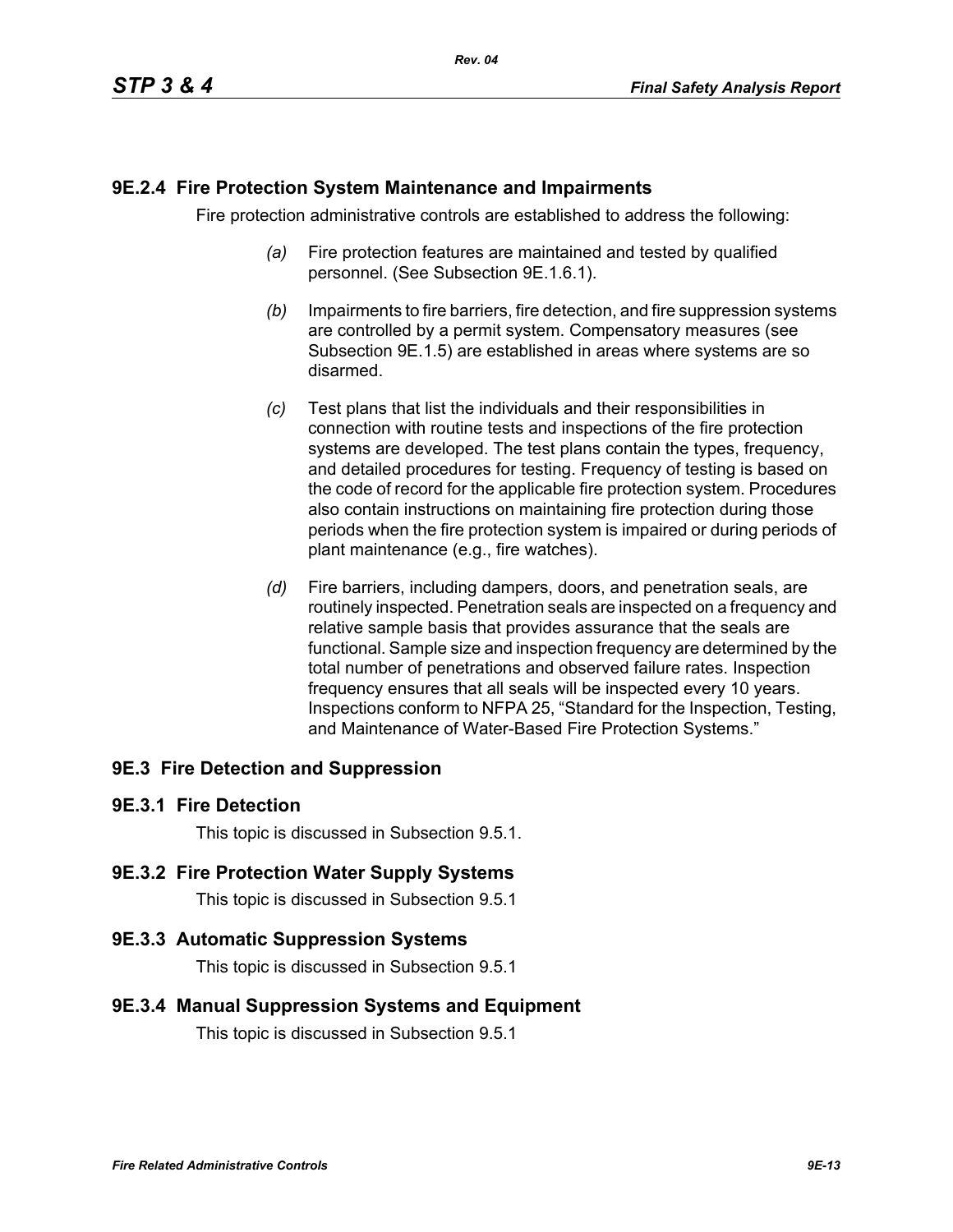## **9E.3.5 Manual Firefighting Capabilities**

#### **9E.3.5.1 Fire Brigade**

A site fire brigade trained and equipped for firefighting is established and on site at all times to ensure adequate manual firefighting capability for all areas of the plant containing SSCs important to safety. The fire brigade leader has ready access to keys for any locked doors. Subsection 9E.1.6.4 provides guidance on fire brigade training and qualifications.

## **9E.3.5.1.1 Fire Brigade Staffing**

The fire brigade includes at least five members on each shift. The shift supervisor is not a member of the fire brigade.

### **9E.3.5.1.2 Equipment**

The equipment provided for the brigade consists of personal protective equipment, such as turnout coats, bunker pants, boots, gloves, hard hats, emergency communications equipment, portable lights, portable ventilation equipment, and portable extinguishers. Self-contained breathing apparatus (SCBA) using full-face positive-pressure masks approved by the National Institute for Occupational Safety and Health (approval formerly given by the U.S. Bureau of Mines) is provided for fire brigade, damage control, and control room personnel. At least 10 masks should be available for fire brigade personnel. Control room personnel may be furnished breathing air by a manifold system piped from a storage reservoir if practical. Service or rated operating life should be at least 30 minutes for the self-contained units. STP 3 & 4 conforms to NFPA 1404, "Standard for Fire Service Respiratory Protection Training."

Fire brigade equipment is stored in accordance with manufacturers recommendations (e.g., firefighter clothing should not be stored where it will be subjected to ultraviolet light from the sun, welding, or fluorescent lights).

At least a 1-hour supply of breathing air in extra bottles is located on the plant site for each self-contained breathing apparatus. In addition, an onsight 6-hour supply of reserve air is provided for the fire brigade personnel and arranged to permit quick and complete replenishment of exhausted air supply bottles as they are returned.

During refueling and maintenance periods, self-contained breathing apparatus is provided near the containment entrances for firefighting and damage control personnel. These units are marked as emergency equipment and are independent of the plant breathing air system provided inside containment and general areas.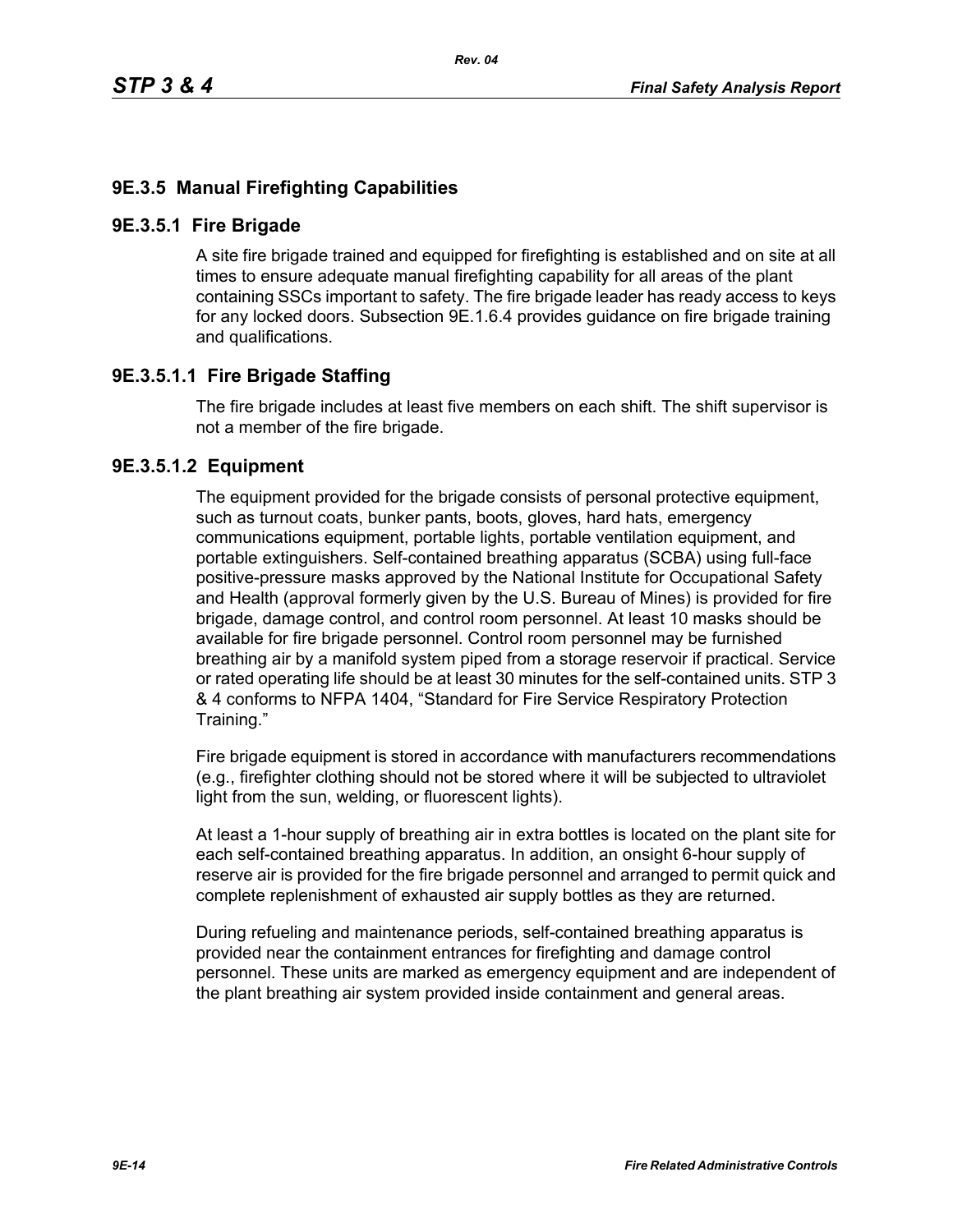# **9E.3.5.1.3 Procedures and Prefire Plans**

Procedures are established to control actions by the fire brigade upon notification by the control room of a fire and to define firefighting strategies. These procedures include the following:

- *(a)* actions to be taken by control room personnel to notify the fire brigade upon report of a fire or receipt of an alarm on the control room fire alarm panel (e.g., announcing the location of the fire over the public address system, sounding fire alarms, and notifying the shift supervisor and the fire brigade leader of the type, size, and location of the fire)
- *(b)* actions to be taken by the fire brigade after notification by the control room of a fire (e.g., assembling in a designated location, receiving directions from the fire brigade leader, and discharging specific firefighting responsibilities, including selection and transportation of firefighting equipment to the fire location, selection of protective equipment, operating instructions for use of fire suppression systems, and use of preplanned strategies for fighting fires in specific areas)
- *(c)* strategies for fighting fires in all plant areas, including the following:
	- *(i)* fire hazards in each area covered by the specific prefire plans
	- *(ii)* SSCs credited for fire safe shutdown
	- *(iii)* fire suppression agents best suited for extinguishing the fires associated with the fire hazards in that area and the nearest location of these suppression agents
	- *(iv)* most favorable direction from which to attack a fire in each area in view of the ventilation direction, access hallways, stairs, and doors that are most likely to be free of fire, and the best station or elevation for fighting the fire, as well as all access and egress routes involving locked doors and the appropriate precautions and methods for access specified
	- *(v)* plant systems that should be managed to reduce the damage potential during a local fire and the location of local and remote controls for such management (e.g., any hydraulic or electrical systems in the area/zone covered by the specific firefighting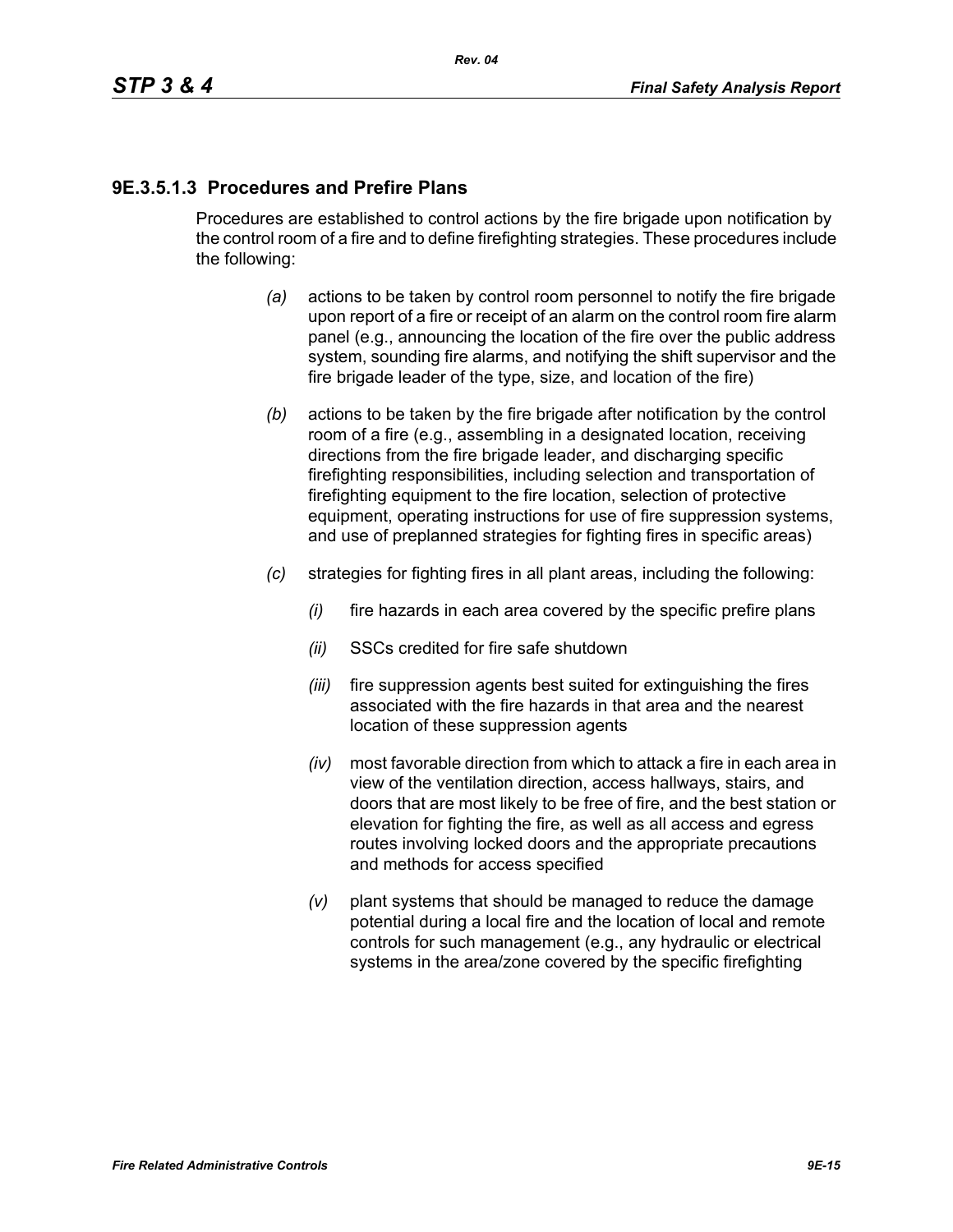procedure that could increase the hazards in the area because of over-pressurization or electrical hazards)

- *(vi)* vital heat-sensitive system components that need to be kept cool while fighting a local fire, in particular, hazardous combustibles that need cooling
- *(vii)* organization of firefighting brigades and the assignment of special duties (including command control of the brigade, transporting fire suppression and support equipment to the fire scenes, applying the extinguishing agent to the fire, communication with the control room, and coordination with outside fire departments, according to job title so that all firefighting functions are covered by any complete shift personnel complement
- *(viii)* potential radiological and toxic hazards in fire areas/zones
- *(ix)* ventilation system operation that ensures desired plant air distribution when the ventilation flow is modified for fire containment or smoke clearing operation
- *(x)* operations requiring control room and shift engineer coordination or authorization
- *(xi)* instructions for plant operators and general plant personnel during fire
- *(xii)* communications between the fire brigade leader, fire brigade, offsite mutual aid responders, control room, and licensee's emergency response organization

Firefighting procedures identify the techniques and equipment for the use of water in fighting electrical cable fires in nuclear plants, particularly in areas containing a high concentration of electric cables with plastic insulation in accordance with NFPA 1620, "Recommended Practice for Pre-Incident Planning."

#### **9E.3.5.1.4 Performance Assessment/Drill Criteria**

Fire brigade drills are performed so that the fire brigade can practice as a team.

Drills are performed quarterly for each shift fire brigade. Each fire brigade member should participate in at least two drills annually.

A sufficient number of these drills, but not less than one for each shift's fire brigade per year, are unannounced to determine the firefighting readiness of the plant's fire brigade, brigade leader, and fire protection systems and equipment. Persons planning and authorizing an unannounced drill ensure that the responding shift fire brigade members are not aware that a drill is being planned until it has begun. At least one drill per year is performed on a "back shift" for each shift's fire brigade.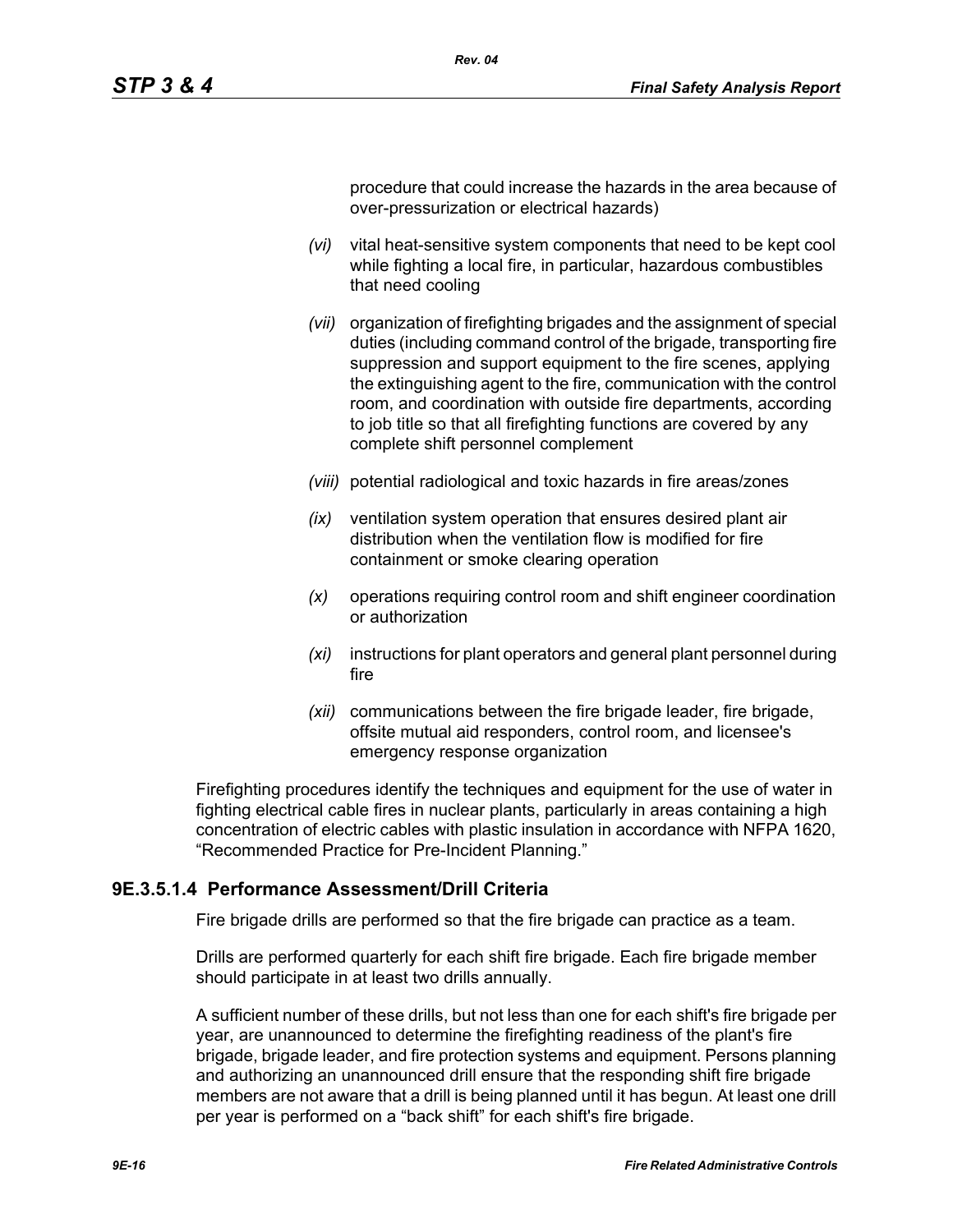*Rev. 04*

Drills are preplanned to establish training objectives and critiqued to determine how well the training objectives have been met. Members of the management staff responsible for plant safety and fire protection should plan and critique unannounced drills. Performance deficiencies of a fire brigade or of individual fire brigade members should be remedied by scheduling additional training for the brigade or members.

Unsatisfactory drill performance should be followed by a repeat drill within 30 days.

The local fire department is invited to participate in drills at least annually.

At 3-year intervals, qualified individuals independent of STPNOC critique a randomly selected unannounced drill. Drills include the following:

- *(a)* The effectiveness of the fire alarms, time required to notify and assemble the fire brigade, and selection, placement, and use of equipment and firefighting strategies should be assessed.
- *(b)* Each brigade member's knowledge of his or her role in the firefighting strategy for the area assumed to contain the fire, and the brigade member's conformance with established plant firefighting procedures and use of firefighting equipment, including self-contained emergency breathing apparatus, communication, lighting, and ventilation should be assessed.
- *(c)* The simulated use of firefighting equipment required to cope with the situation and type of fire selected for the drill should be evaluated. The area and type of fire chosen for the drill should differ from those used in the previous drills so that brigade members are trained in fighting fires in various plant areas. The situation selected should simulate the size and arrangement of a fire that could reasonably occur in the area selected, allowing for fire development during the time required to respond, obtain equipment, and organize for the fire, assuming loss of automatic suppression capability.
- *(d)* The brigade leader's direction of the firefighting effort should be assessed with regard to thoroughness, accuracy, and effectiveness.

Drill records are retained for a period of 3 years (See Subsection 9E.1.6.4 for additional discussion on drill records.)

## **9E.3.5.2 Offsite Manual Firefighting Resources**

#### **9E.3.5.2.1 Capabilities**

The local offsite fire departments that provide back up manual firefighting resources should have the following capabilities:

> *(a)* Personnel and equipment with capacities consistent with those assumed in the plant's fire hazards analysis and prefire plans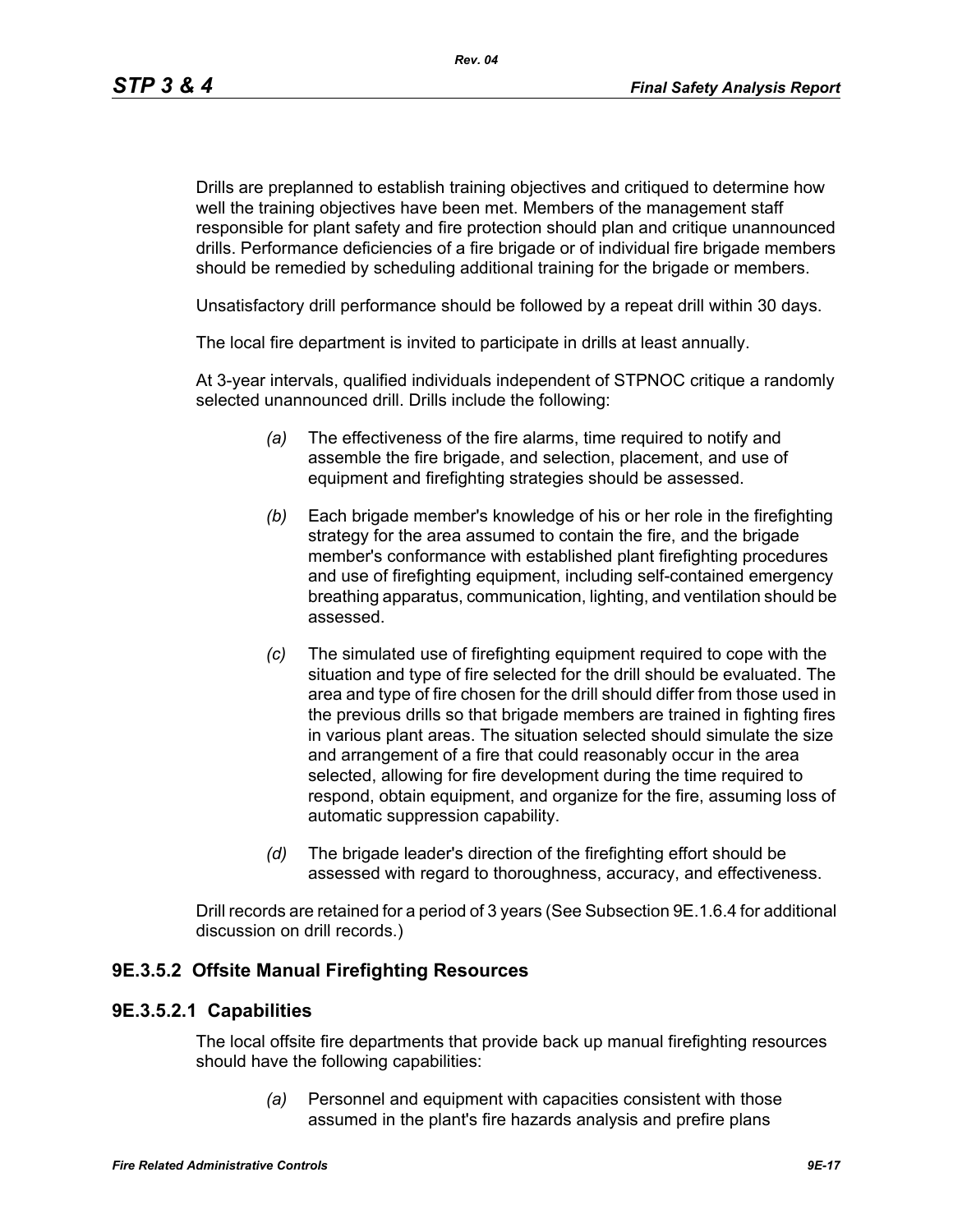*(b)* Hose threads or adapters to connect with onsite hydrants, hose couplings, and standpipe risers (Also see Subsection 9E.3.4.2).

## **9E.3.5.2.2 Training**

Local offsite fire department personnel who provide back up manual firefighting resources should be trained in the following:

- *(a)* Operational precautions when fighting fires on nuclear power plant sites and the need for radiological protection of personnel and the special hazards associated with a nuclear power plant site
- *(b)* The procedures for notification and expected roles of the offsite responders
- *(c)* Site access procedures and the identity (by position and title) of the individual in the onsite organization who will control the responders' support activities (offsite response support personnel should be provided with appropriate identification cards where required)
- *(d)* Fire protection authorities, responsibilities, and accountabilities with regard to responding to a plant fire, including the fire event command structure between the plant fire brigade and offsite responders
- *(e)* Plant layout, plant fire protection systems and equipment, plant fire hazards, and prefire response plans and procedures

## **9E.3.5.2.3 Agreement/Plant Exercise**

STP 3 & 4 establishes written mutual aid agreements with offsite fire departments. Plant procedures delineate fire protection authorities, responsibilities, and accountabilities with regard to responding to plant fire or emergency events, including the fire event command structure between the plant fire brigade and offsite responders.

The plant fire brigade drill schedule should provide for periodic local fire department participation (at least annually). These drills should effectively exercise the fire event command structure between the plant fire brigade and offsite responders. (See Subsection 9E.3.5.1.4 for guidance on conduct and evaluation of fire brigade drills.)

## **9E.4 Building Design/Passive Features**

This topic is discussed in Subsection 9.5.1

#### **9E.5 Safe-Shutdown Capability**

The systems required for safe shutdown are discussed in Section 7.4 and the fire protection design features for safe shutdown are discussed in detail in Subsection 9.5.1.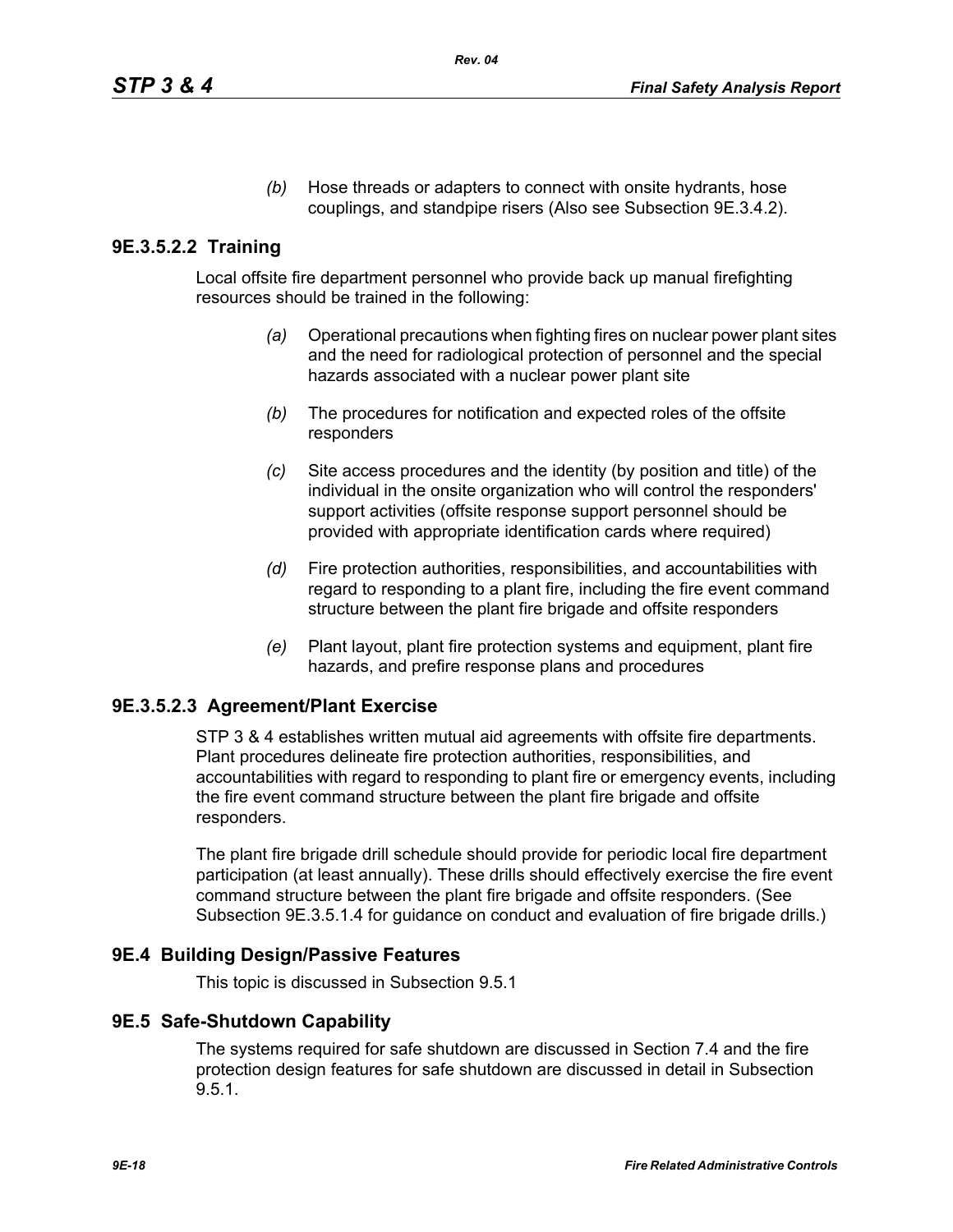### **9E.5.1 Post-Fire Safe-Shutdown Performance Goals**

This topic is discussed in Section 7.4 and Subsection 9.5.1.

#### **9E.5.2 Cold Shutdown and Allowable Repairs**

This topic is discussed in Section 19Q.6.

#### **9E.5.3 Fire Protection of Safe-Shutdown Capability**

The systems required for safe shutdown are discussed in Section 7.4 and the fire protection design features for protecting safe-shutdown capability are discussed in detail in Subsection 9.5.1.

Additionally, for Operator Manual Actions, in the event that the final as-built fire safe shutdown analysis performed to meet ITAAC 2.15.6 identifies the need for a operator manual action(s) not previously described in the DCD, then the applicable regulatory guidance associated with operator manual actions (i.e., RG 1.189, Revision 1, Fire Protection for Nuclear Power Plants, paragraph 5.3.3 Operator Manual Actions) will be utilized. In addition the guidance provided in NUREG 1852, Demonstrating the Feasibility and Reliability of Operator Manual Actions in Response to Fire, will be utilized to demonstrate that the operator manual actions are feasible and can be reliably accomplished.

#### **9E.5.4 Alternative and Dedicated Shutdown Capability**

The remote shutdown system is described in Subsections 7.4.1.4, 9.5.1.1 and 9.5112

#### **9E.5.5 Post-Fire Safe-Shutdown Procedures**

Procedures for effecting safe shutdown reflect the results and conclusions of the safeshutdown analysis. Time-critical operations for effecting safe shutdown identified in the safe-shutdown analysis and incorporated in post-fire procedures are validated.

#### **9E.5.5.1 Safe-Shutdown Procedures**

Post-fire safe-shutdown operating procedures are developed for those areas where alternative or dedicated shutdown is required.

#### **9E.5.5.2 Alternative/Dedicated Shutdown Procedures**

Procedures describe the tasks to implement alternative/dedicated shutdown capability when offsite power is available and when offsite power is not available for 72 hours.

These procedures address necessary actions to compensate for spurious actuations and high-impedance faults if such actions are identified in the Fire Hazards Analysis (Section 9A) to effect safe shutdown.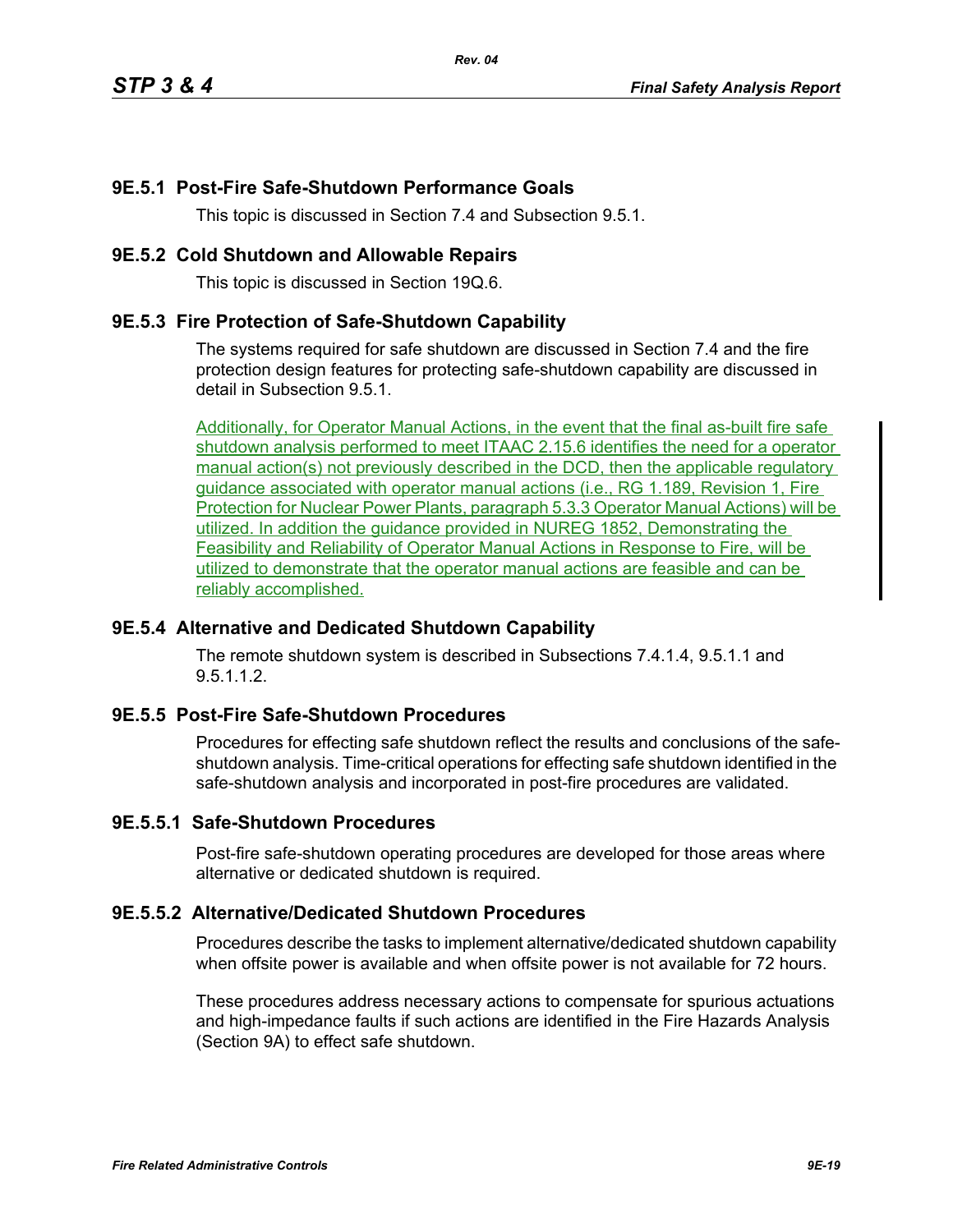Procedures governing return to the control room following evacuation address the following conditions:

*Rev. 04*

- *(a)* The fire has been extinguished and so verified by appropriate fire protection personnel.
- *(b)* The control room has been deemed habitable by appropriate fire protection personnel and the shift supervisor.
- *(c)* Damage has been assessed and, if necessary, corrective action has been taken to ensure that necessary safety, control, and information systems are functional (some operators may assist with these tasks), and the shift supervisor has authorized return of plant control to the control room.
- *(d)* Turnover procedures that ensure an orderly transfer of control from the alternative/dedicated shutdown panel to the control room have been completed.

### **9E.5.5.3 Repair Procedures**

For the ABWR, repair procedures are not necessary to achieve safe shutdown. See discussion in Subsection 9.5.1.1.2 and Section 19Q.6.

#### **9E.5.6 Shutdown/Low-Power Operations**

The design features providing for fire protection during nonpower operation are discussed in Section 19Q ABWR Shutdown Risk Assessment.

#### **9E.6 Fire Protection for Areas Important to Safety**

The following areas were outside the scope of the ABWR Standard Plant Design and are addressed in Subsection 9.5.13.9 (COL License Information Item 9.26):

- *(a)* Main Transformer
- *(b)* Equipment entry lock
- *(c)* Fire protection pumphouse
- *(d)* Ultimate heat sink

#### **9E.7 Protection of Special Fire Hazards Exposing Areas Important to Safety**

### **9E.7.1 Reactor Coolant Pump Oil Collection**

This topic is not applicable to the ABWR.

#### **9E.7.2 Turbine/Generator Building**

This topic is discussed in Subsection 9.5.1.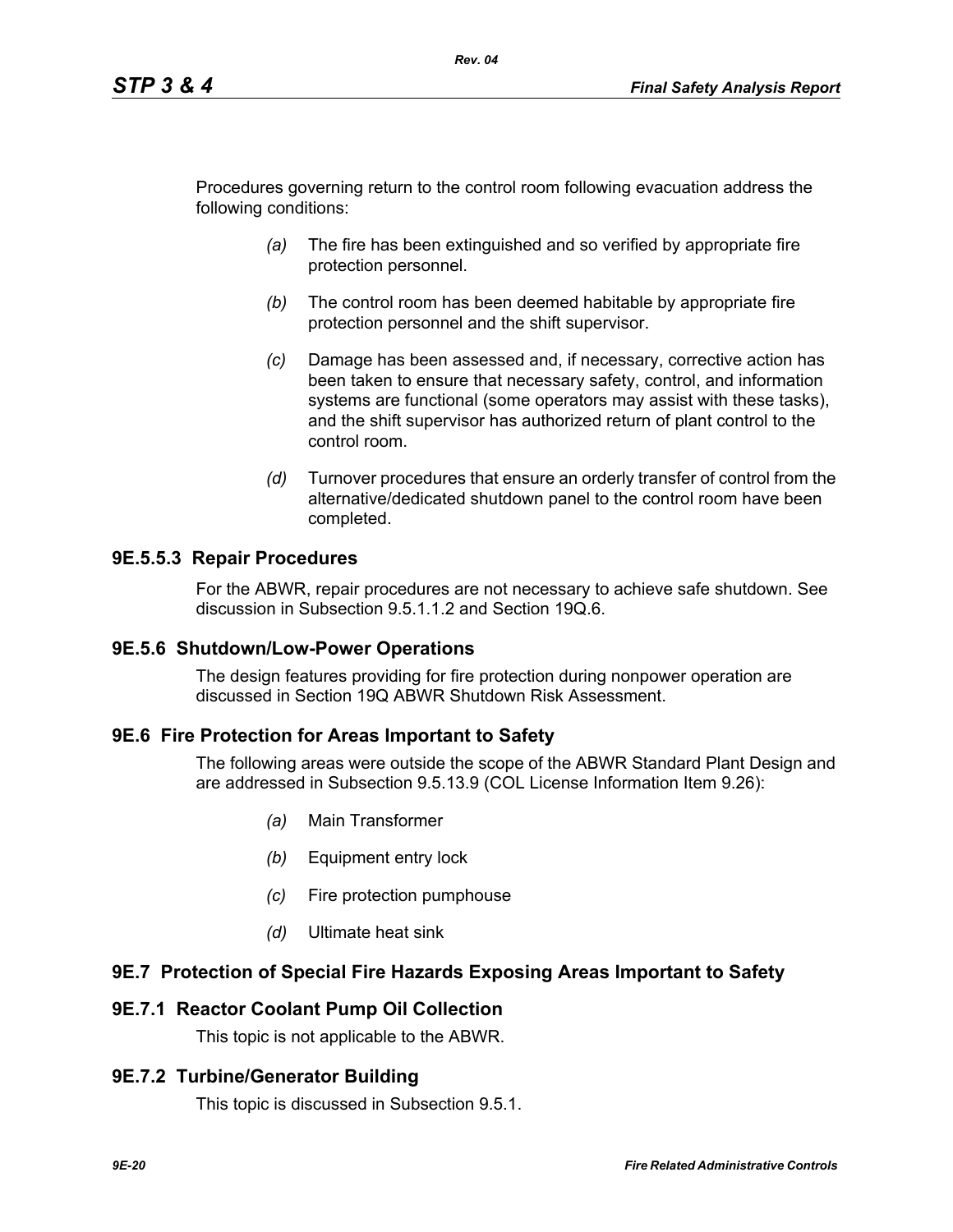### **9E.7.3 Station Transformers**

Fire protection for the Main Transformer was outside the scope of the ABWR Standard Plant Design and is addressed in Subsection 9.5.13.9 (COL License Information Item 9.26).

### **9E.7.4 Diesel Fuel Oil Storage Areas**

This topic is discussed in Subsection 9.5.1.

### **9E.7.5 Flammable Gas Storage and Distribution**

To reduce the possibility of wall penetration in the event of a container failure, care is taken to locate high-pressure gas storage containers with the long axis parallel to building walls. Acetylene-oxygen gas cylinders are not stored in areas that contain or expose equipment important to safety or the fire protection systems that serve those equipment areas.

The fire hazards associated with bulk storage of hydrogen for generator cooling is addressed in Table 2.2S-2, STP Onsite Chemical Storage and Table 2.2S-6, Onsite chemical Storage-Disposition. The bulk storage system meets the guidance of EPRI Report NP-5283-SR-A. The bulk storage system is described in Section 10.2.

#### **9E.7.6 Nearby Facilities**

An evaluation of external fire hazards including the potential for wildfires is addressed in Subsection 2.2S.3.1.4 which indicated that no special FPP provisions are required for the threat of fire or explosion from nearby facilities.

#### **9E.8 Fire Protection for New Reactors**

#### **9E.8.1 General**

### **9E.8.2 Enhanced Fire Protection Criteria**

As discussed in Subsection 9.5.1.1.2, a principal feature of the ABWR design approach to fire protection is providing three complete divisions of safety-related cooling systems with only one division located in any single fire area. Complete burnout of any fire area without recovery will not prevent safe shutdown of the plant; therefore, complete burnout of a fire area can be tolerated (divisional separation is not practical in the case of the inerted containment, the control room and the remote shutdown panel rooms and the basis for acceptability of these areas is discussed in more detail in Subsection 9.5.1.1.2).

### **9E.8.3 Passive Plant Safe-Shutdown Condition**

Not applicable; the ABWR is an evolutionary design with active safety features.

#### **9E.8.4 Applicable Industry Codes and Standards**

The NFPA codes and standards of record related to the design and installation of fire protection systems and features for the certified ABWR are those referenced in Section 1.8.